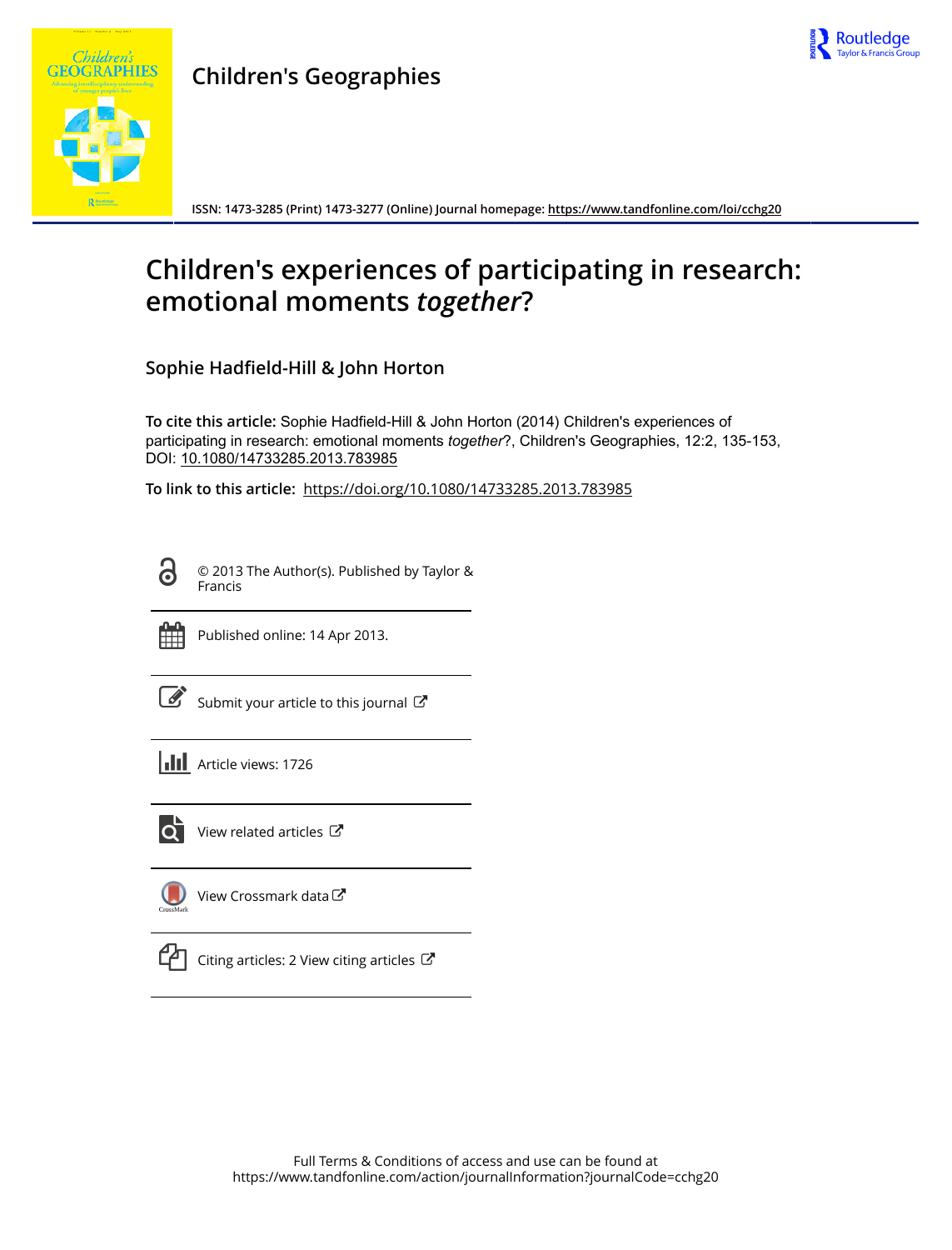### Children's experiences of participating in research: emotional moments together?

Sophie Hadfield-Hill<sup>∗</sup> and John Horton

Centre for Children and Youth, The University of Northampton, Boughton Green Road, NN2 7AL Northampton, UK

This paper reflects upon emotional moments in research with children and young people. In particular, we seek to contribute to the now-extensive literature on emotions in social scientific research practice by: (i) attempting to acknowledge the often-overlooked emotions experienced by children and young people whilst participating in research; (ii) highlighting the complex, multiperspectival nature of emotions in research. We suggest that these complexities can, simultaneously be problematic and an opportunity to celebrate the achievement of doing research together.

Keywords: children; young people; qualitative research; emotion; GPS

#### Preface: the school leavers' song

This is our leavers' song, We're proud of what we've done, So many happy times we've had, So many songs we've sung (Walker 2010, 43).

June 2010. Morning assembly in a primary school in the south-east of England. The final assembly of the school year. Up on stage, the year 6 pupils – most of whom have participated in our research over the last six months – sing the 'school leavers' song' with faltering voices. Several start to cry; groups of pupils hold hands or hug one another. Some wave at members of the audience: at friends, teachers, parents, school staff, us. We're smiling, waving back, eyes prickling ....

#### Introduction

This paper reflects upon emotional moments in research with children and young people. In particular, we seek to contribute to the now-extensive literature on emotions in social scientific research practice (see Greco and Stenner 2008; Gregg and Seigworth 2010) in two ways. First, we shall acknowledge the often-overlooked emotions experienced by children and young people whilst participating in research: as manifest, for example, in the tearful goodbye waves directed at us, the researchers, in the preface. Second, moreover, we shall highlight the always social, relational and distributed nature of affects (see McCormack 2003, 2006; Anderson 2006; Anderson and Harrison 2006), such as those encountered during fieldwork: that is, how feelings can be communicated, reciprocated and distributed across spaces and between individuals

 $\odot$  2013 The Author(s). Published by Taylor & Francis

<sup>∗</sup>Corresponding author. Email: sophie.hadfield-hill@northampton.ac.uk

This is an Open Access article distributed under the terms of the Creative Commons Attribution License (http://creativecommons.org/ licenses/by/4.0/), which permits unrestricted use, distribution, and reproduction in any medium, provided the original work is properly cited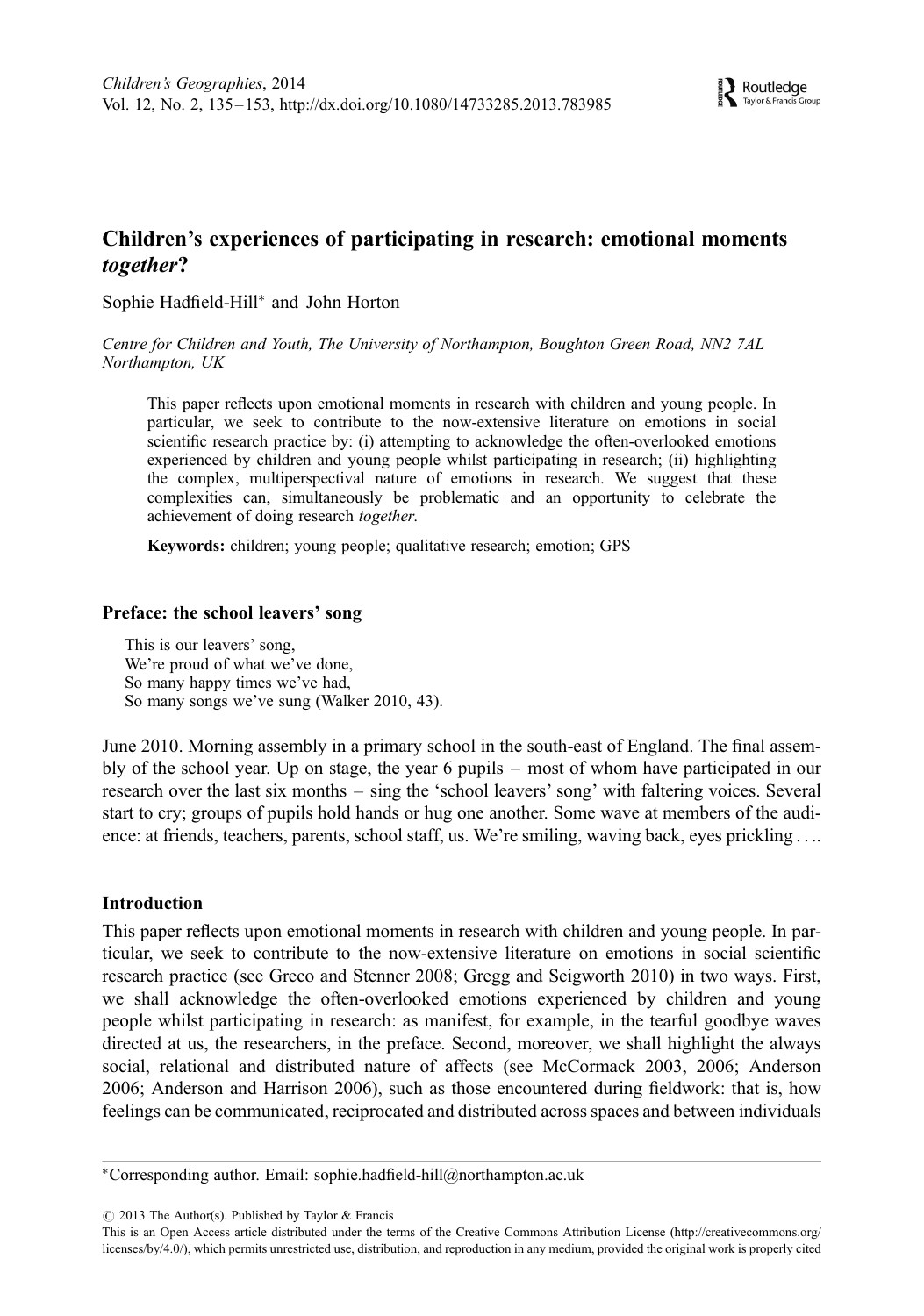and collectivities, as in the opening bars of the 'school leavers' song'. We will focus, in particular, on the peculiar ways in which research processes continually constitute affective geographies through conversations, encounters, incidents, practices, and exchanges of material objects.

The paper is divided into four main sections. Section one situates the paper in relation to accounts of reflexivity and positionality, and theorisations of emotion and affect, within social studies of childhood. Here, we note a number of particular, and perhaps somewhat limiting, tendencies relating to the writing of emotion in this important body of work. Section two introduces the ethnographic research project which we reflect upon in this paper, and the specific phase of data collection which was conducted at the end of an extensive period of fieldwork. Section three presents findings from the very final phase of the project, where children were invited to reflect upon their experiences of participating in the research. Here, we are able to consider children's seldom-reported emotional experiences of participating in research itself. In the wake of these data, section four draws together field notes reflecting upon several emotional moments from the research project. In conclusion, we argue for acknowledgement of the complex, multiperspectival, relational and spatial nature of emotions in research practices.

#### Emotional-affective encounters in social studies of childhood

Within social scientific accounts of research with children and young people, it has become increasingly commonplace to discuss emotions and/or affects (an important definitional distinction which is outlined below). There are now numerous sociological, geographical, educational and ethnographic studies of children's emotional experiences in diverse contexts (for an overview, see Kraftl 2013) as well as multiple broader theorisations of emotion and affect in relation to childhood, youth and life course transitions (for explicitly geographical examples, see Jones 2005, 2008; Kraftl 2008; Evans 2010). Moreover, there are various reflexive accounts of emotions experienced when conducting research with children and young people (again, for examples written by geographers, see Horton 2008; Anderson and Jones 2009; Horton and Kraftl 2009, 2010; Weller and Caballero 2009). This latter line of enquiry – constituting a burgeoning set of reflections upon emotional encounters in and of research practices – is our immediate concern in this paper.

This heightened focus on emotional moments has emerged from two broad, transdisciplinary turns in social scientific theory and practice. First, as many authors have noted, there has been a significant transition towards reflexivity in research practice (Humphreys 2005; Sultana 2007). In the wake of critiques of positivistic research assumptions and practices, influenced notably by feminist writings and praxis, there has been a proliferation of discussions of researchers' positionalities and relationships encountered during fieldwork (England 1994; Rose 1997; Barker and Smith 2001; Holt 2004; Moser 2008). Postcolonial writings have also contributed to heightening researchers sensitivities to 'the other' in anthropological and ethnographic contexts (Henry 2003; Elie 2006; Sharpe 2009). Reflection upon emotional moments in research has been a key technique in qualitative research (Gilbert 2001; Holland 2009; Davies 2010; Jansson 2010). Recognition that emotions are always 'an essential part of the living texture of the research process' and that 'the researcher is not a distant, neutral observer, but a living, breathing, emotionally engaged participant' has been both a means and end of reflecting upon positionality (Weeks 2009, 5). That is: (i) reflexive, auto-ethnographic and participant observationist research and writing tactics have been a central method in which social scientists have sought to register and reflect upon emotions and affects; (ii) a recurrent outcome of reflexive practices has been a realisation, or acknowledgement, that research is an emotive business involving emotional labour, and that researchers can be passionately, fallibly, vulnerably, or efficaciously emotional in their work (Game and Metcalfe 1996). So, the argument holds that recognition of one's emotional involvement and sensitivity is valuable in anticipating, understanding and analysing research: for, 'accepting one's emotional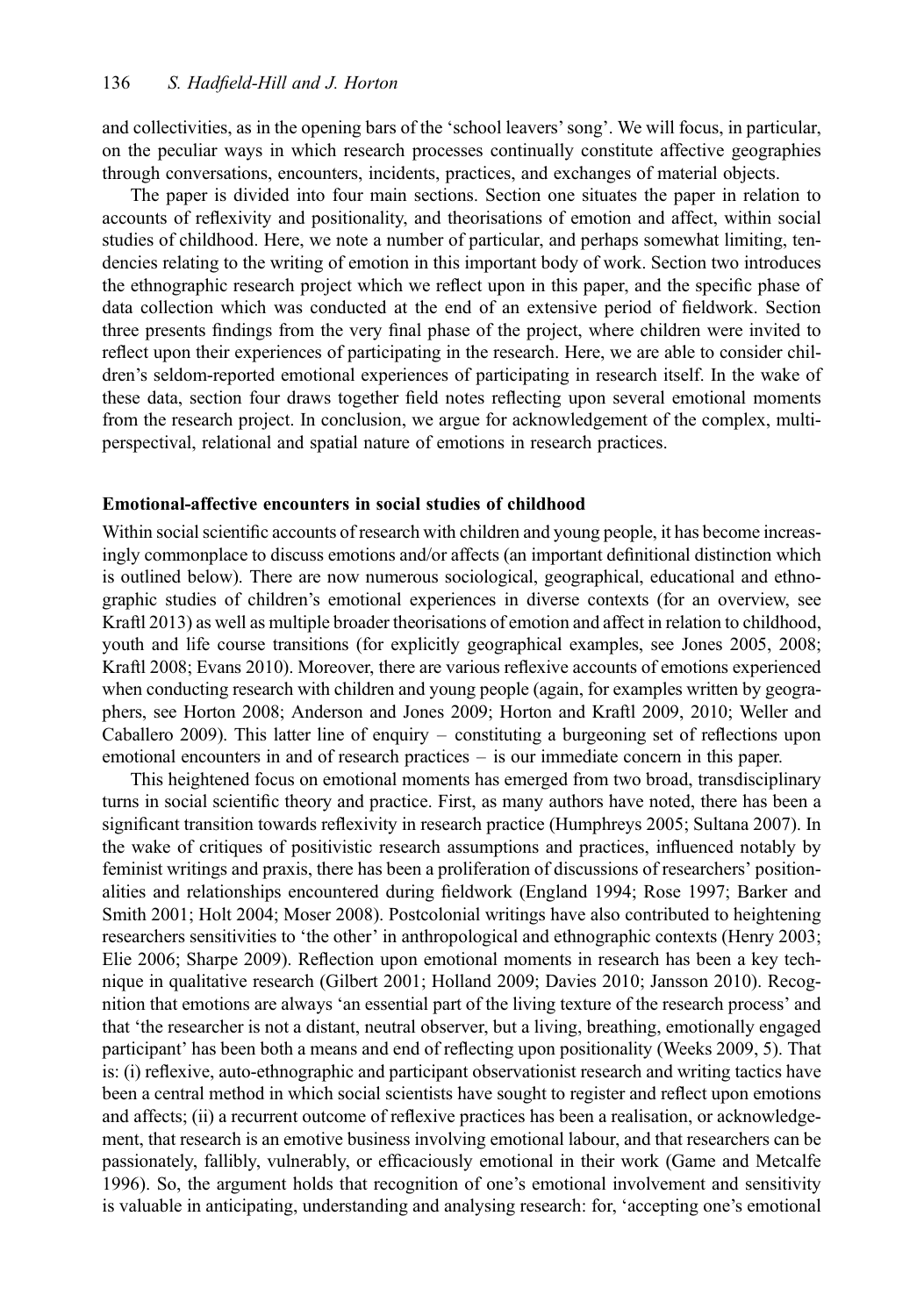disposition and understanding the emotional involvement in the field can be beneficial to how the research is written up and designed for future work' (Briggs 2009, 64) and 'writing emotions into research accounts can facilitate a better understanding of the work undertaken and forms an important part of the process of situating knowledge' (Widdowfield 2000, 205). Emotional moments, encounters and relationships have thus been increasingly written into formalised accounts of research, including, as already mentioned, many recent accounts of research with children and young people.

Second, often related, there has been a significant turn to theorisation of emotion and affect in practically every area of social scientific research (Williams 2001; Bondi, Davidson, and Smith 2005; Svašek 2005). There have been two chief foci in this context. On one hand, there is work focusing upon what are often termed affects: the complex physiological, somatic, neurological states and phenomena which can sometimes be felt and interpreted as 'feelings', but which can otherwise be unsaid, unsayable or unknowable (Thrift 2004; Hardt 2007; Stewart 2007). On the other hand, there is a focus on the processes through which these bodily and neurological states are described and socially constructed through language and cultural norms and practices: in formal terms, the constructs produced via these processes are what are called 'emotions' (Bondi, Davidson, and Smith 2005). The distinction and relationship between 'emotion' and 'affect' – and the political, ethical and semantic problematics of both terms – have been vigorously debated (Pile 2010). This discussion has provided the impetus for a new sensitivity towards emotions and affects in all manner of social scientific research projects, including much recent work with children and young people (Ahn 2010; Meunier 2010; Brown 2011). In this paper, we are less concerned with taking sides in this debate than with exploring how researchers and research participants are able to articulate personal experiences and geographies, in their/our own (problematic, partial, ambivalent, sketchy) words and ways. For reasons that we explain in our conclusion, we use the terms 'emotion/affect' and 'emotional-affective' as we try to think our way through this issue. For although we remain committed to a distinction between emotions and affects, in theory, we think it is important to recognise that most people – including our research participants and us – do not habitually display such a rigid distinction in everyday talk about experiences and 'feelings' (or however we articulate them in practice).

As already noted, one consequence of the turn towards reflexivity and emotion/affect has been a preponderance of reflective accounts of emotions experienced by researchers during fieldwork. Social scientists working with children and young people have been particularly prolific and prominent in this context: perhaps because of the heightened ethical-emotional demands of work with vulnerable younger people (Horton 2001, 2008), or the especially affecting experience of witnessing children's lives, issues and life course transitions (Jones 2008), or a relative openness to qualitative methods and reflexive writing within new social studies of childhood. Such accounts have proved important in constituting a vocabulary and set of reflexive writing practices with which to acknowledge the always-affecting nature of undertaking research. We suggest that they have also constituted an openness to such discussion: a gradual admission that researchers are often vulnerable, fallible, anxious, and in need of support, and that research is often a messy, awkward business, full of angsts, contingencies and imperfections (Horton 2008), which entails a whole set of emotional skills and competences. Moreover, discussions of the 'emotion work' involved in research (Dickinson-Swift et al. 2007) have often been a point of departure for broader theorisations of the affective, bodily nature of all human (including children's) lives, and the ethical-political implications of registering emotion in social scientific research. Furthermore, this attentiveness to emotion/affect in research practice has surely been important in affording the rich array of studies and publications which have recently foregrounded the emotional experiences, transitions and geographies of diverse children, young people and families.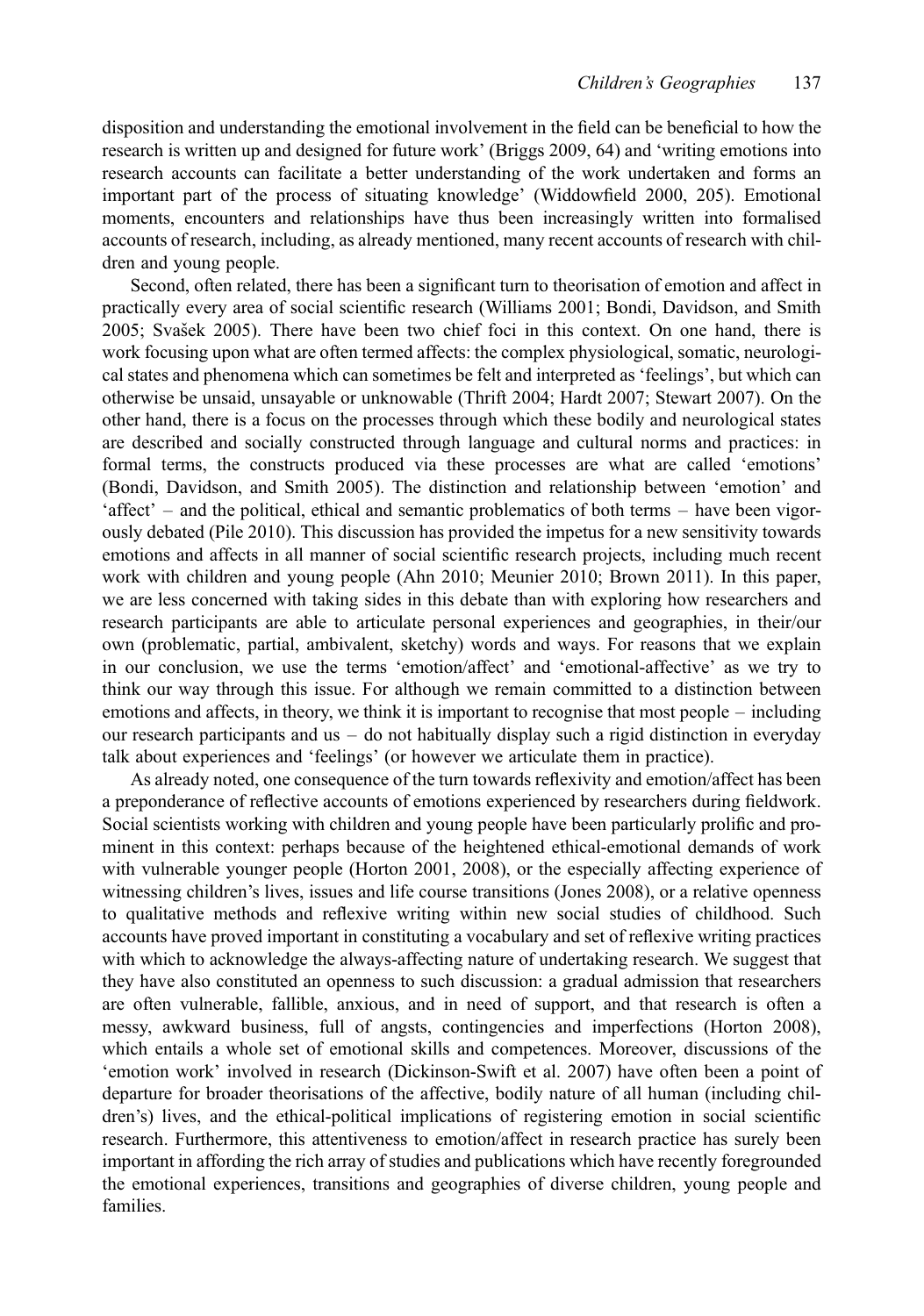We are keen, therefore, to celebrate the importance of the recent reflexive accounts of emotions encountered in research with children and young people: certainly, such accounts have been deeply influential in our own development as children's geographers. However, this paper is written from concern with two recurring, limiting tendencies within this body of work. As we will outline, these tendencies are understandable (and perhaps ultimately unavoidable): but, still, they seem to us to have gone relatively un-noted. First, we suggest that there is a tendency for reflexive accounts to focus only, or primarily, upon emotions experienced or witnessed by the adult researcher(s) themselves. This is quite understandable: an inevitable consequence of reflexive writing practices which privilege, and develop valuable insights from, critical self-reflection, and of systems of academic publication which overwhelmingly decentre the perspectives of research participants (Rose 1997; Bondi 2005). However, it seems to us remarkable that children and young people's perspectives and emotions whilst participating in research have gone relatively unrecorded (though see Christensen 2004; Christensen and James 2000, 2008 for work with the reflective practices of younger people). As others have noted (Holt 2004; Hill 2006), this tendency is surely particularly problematic in disciplinary contexts, where there have otherwise been concerted efforts to explore children and young people's emotions and opinions about research topics, and to grant them voice and participatory agency. Second, we suggest that there is a broader issue, relating to the way in which emotion is conceived and written: an implicit tendency to understand emotions as belonging to the individual researcher, and as readily knowable, capture-able, and represent-able through their acts of writing. Undoubtedly, this concern gestures towards an intractable problem of representation the inevitable gap between feelings and the words used to describe them (Thrift 1997; Harrison 2007) – which should not dissuade anyone from attempting to write, discuss, share and support one-another in, the affecting busy-ness of research. However, we suggest that there is mismatch between the way in which emotions/affects are written in empirical studies of children and young people in particular communities, issues or spaces vis-a`-vis the way they are written in reflexive accounts of research encounters with children and young people. In the former context, we note that there have been many rich, multiperspectival accounts giving some sense of the complex, social relational constitution of emotions/affects by communities in particular spaces, materials, landscapes and moments (e.g. Jones 2005; Jupp 2008). In the latter context, however, we suggest that emotions/affects tend to be written in a more one-dimensional manner: as individualised, more readily write-able experiences. As a number of critics have noted (Ahmed 2004; Davies 2010), the turn towards emotion/affect in social sciences appears to have resulted in a huge selection of accounts of emotions, which somehow fail to get to the heart of the matter, and which actually present relatively circumscribed accounts of researchers' states of being.

#### Introduction to research project

This paper presents data deriving from a large-scale mixed-method research project exploring children and young people's everyday lives in new urban developments in the south-east of England (see acknowledgements for details). Table 1 summarises the key research methods conducted with  $123$  9 $-16$ -year-olds in two of our four case study communities during  $2010-2011$ . Participants were recruited for the study via local schools, youth groups, community events and word-of-mouth. Young people could opt-in to the elements of the research in which they wanted to participate: most took part in all of the research activities. In addition, members of the research team conducted participant observation in the communities; being involved in activities with local schools, youth groups and community organisations. Throughout the project, observations and encounters were written-up in the form of ethnographic field notes: field notes were taken on a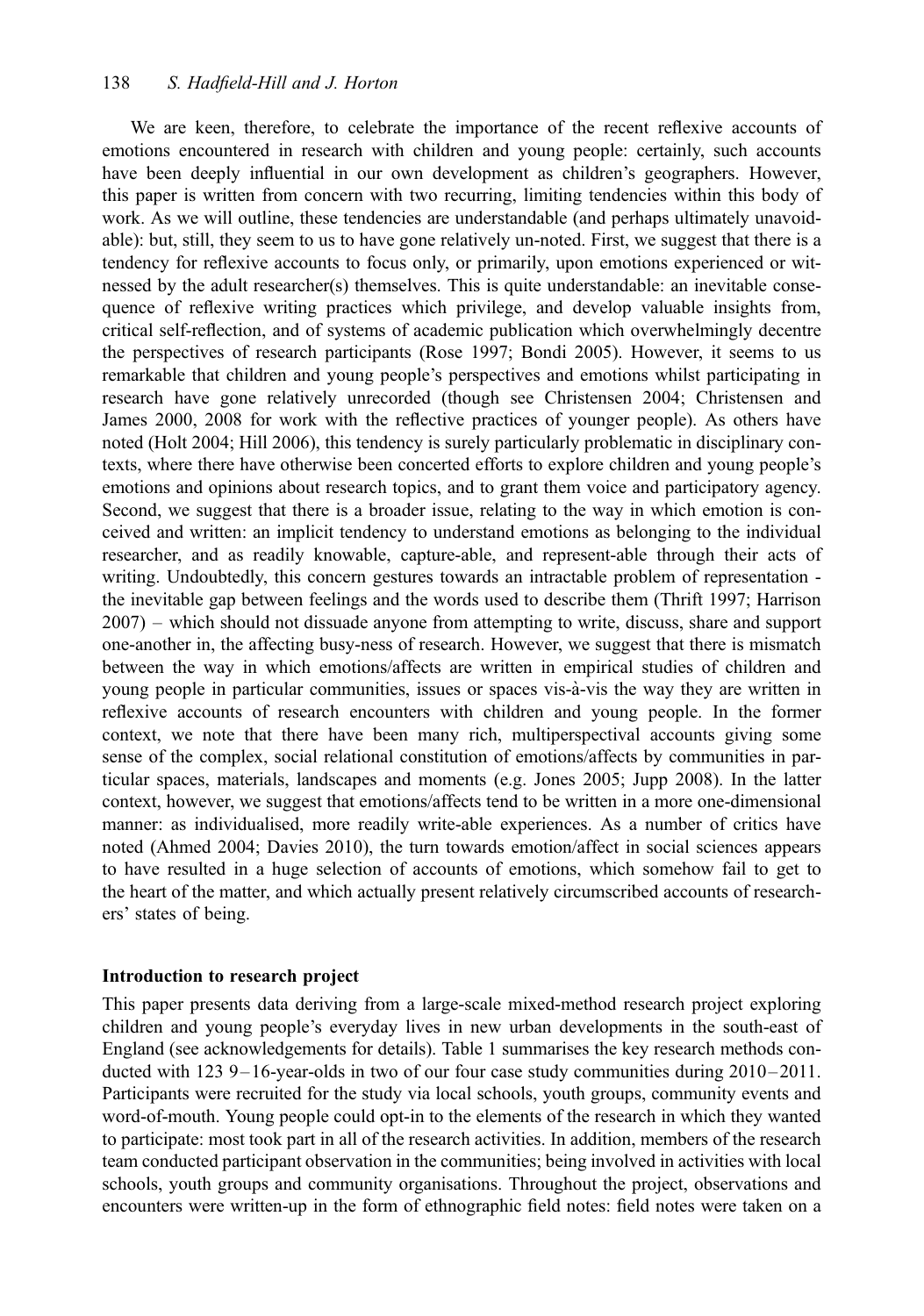| Participant observation | 30 weeks of observation in each case study community:                                                                                                                                                 |
|-------------------------|-------------------------------------------------------------------------------------------------------------------------------------------------------------------------------------------------------|
|                         | • participant observation whilst working in local schools, youth groups,<br>community events and everyday spaces;                                                                                     |
|                         | • author 1 kept continuous fieldwork diary during this period; other members of<br>research team took additional, more sporadic, field notes.                                                         |
| Four semi-structured    | 123 young people participated in a programme of up to four interviews:                                                                                                                                |
| interviews              | • interviews were conducted either one-to-one or with friendship groups at<br>schools, youth groups, community events or public spaces within each<br>community;                                      |
|                         | • interviews covered the following themes: everyday spaces and routines;<br>mobility and risk; citizenship and participation; sustainability;                                                         |
|                         | $\bullet$ at the end of the programme of interviews, 29 young people (aged 9-13) from<br>one of the communities agreed to complete a pilot questionnaire about their<br>emotions during the research. |
| Guided walks            | 44 of the young people led researchers on tours of key spaces within each<br>community:                                                                                                               |
|                         | • guided walks were led by individuals or friendship groups, recruited via in-<br>depth interviews;                                                                                                   |
|                         | • conversations were recorded and participants took photographs en-route;<br>• a GPS device was used to log the route of the guided walk.                                                             |
| <b>GPS</b> activities   | 90 of the young people participated in a week long GPS activity:                                                                                                                                      |
|                         | • Participants were given a GPS device for one week to record daily mobility<br>patterns;                                                                                                             |
|                         | • Participants responded to text messages three times a day, answering specific<br>questions about their mobility at that moment;                                                                     |
|                         | • Participants took part in an interview post-GPS week, to discuss maps<br>produced via the GPS activities.                                                                                           |

Table 1. Overview of wider research project discussed in this paper.

daily basis by the first author; other members of the research team also kept field notes (albeit more sporadically) over the course of the project.

The following sections present data from two specific elements of the research project. Section three presents findings from the final element of the programme of semi-structured interviews: a sample of participants was invited to complete a detailed, reflective questionnaire survey about their emotions during the research project. The questionnaire consisted of open questions asking participants to write about any time(s) during the research when they felt: happy; frustrated; jealous; sad; embarrassed; worried; excited; annoyed; unhappy; nervous and cared for. The questionnaire largely consisted of open questions where participants could elaborate upon their feelings in relation to these prompt words (after Plutchik 1980). The prompt words were chosen on the basis that they had previously been used by research participants, in different contexts, during the research project and they appeared to be widely understood by this cohort of participants. The questionnaire was piloted in two contexts: (i) a class of primary school pupils, at the end of the school day, on the last day of the summer term; (ii) a community centre, with a group of Girl Guides. Section 3 reports on the findings of this pilot survey. In total twenty-nine participants (four males and twenty-five females, aged  $9-13$ ) opted to complete the questionnaire: most took time to complete it in considerable detail. While questionnaires may be considered a blunt and problematic tool in research on emotions (Thrift 1997, 2004), a survey was deemed to be appropriate in this instance because: (i) participants were able to reflect on the questions in their own time, instead of being asked the questions in a face-to-face interview scenario, whereby they may feel restricted in uncovering their emotional experiences; (ii) participants were able to choose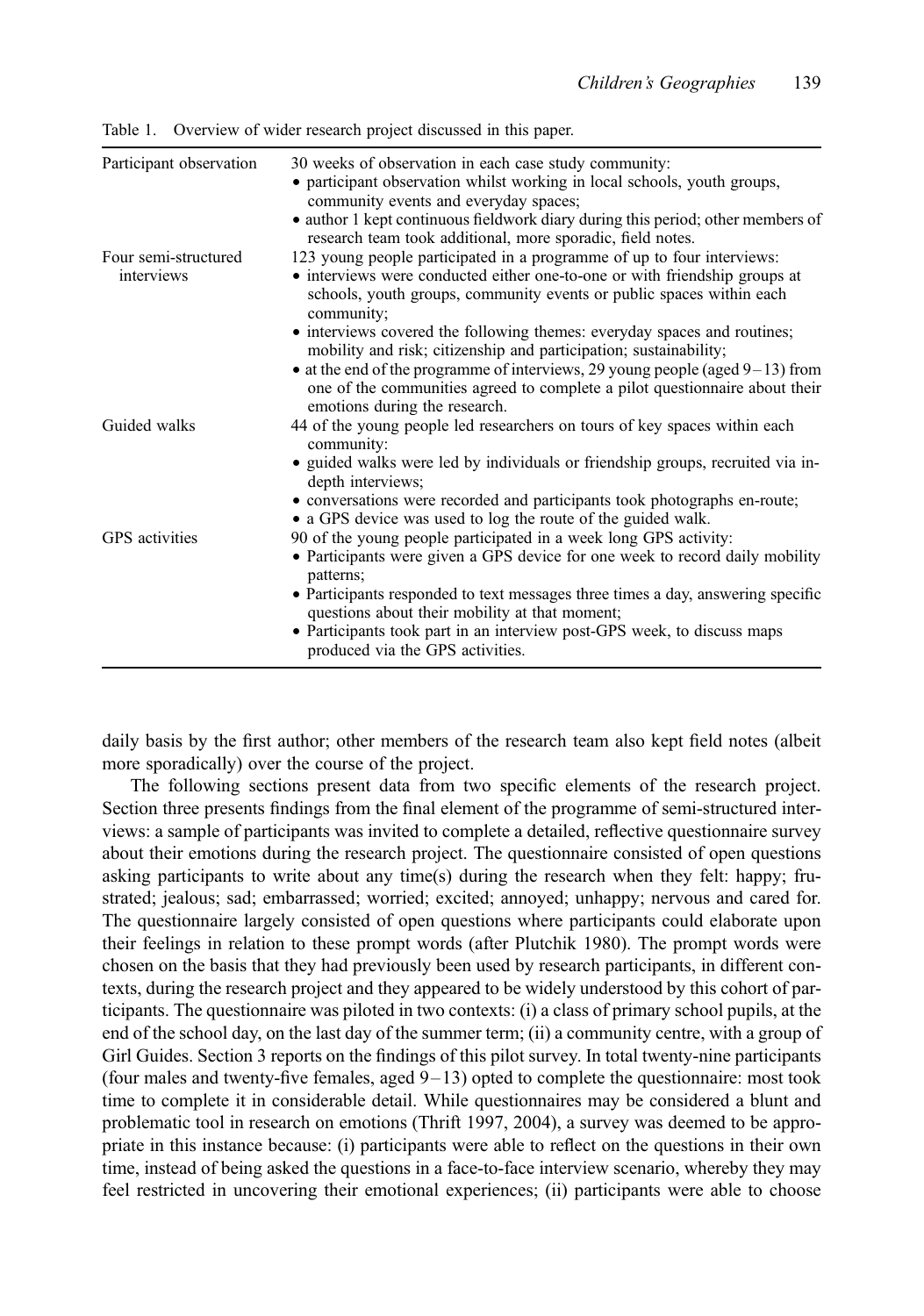where they wanted to complete the survey (some went into another room, some lay on the floor, others sat at a desk); (iii) the survey was anonymous, so the participants could write down their emotional experiences without being overlooked by others present in the classroom (participants were asked to place their completed survey in a pile in the corner of the classroom or community centre hall).

Section four draws together field-note reflections upon some particular emotional moments in the research project. By juxtaposing different field notes (see also Cloke et al. 2000), and considering them alongside the young people's perspectives in Section 3, we develop some sense of how particular emotional moments were experienced and shared by different people, and were complexly constituted. In our discussions of emotion and the emotional sensitivities of our research respondents, it is important not to forget the intersecting positionalities of these bodies in their interactions as well as the situational and cultural variations in showing emotion. Gender for example, has surfaced in much of the emotion literature, investigating how the different sexes control, rationalise and express feeling (Fischer 2000). At several moments in this paper, we comment on gendered positionalities and the role this has had on shaping the research, and indeed the paper. In our conclusion, we consider some practical lessons for researchers, and broader conceptual challenges, arising from these juxtapositions.

#### Children's experiences of participating in the research project

Tables 2 and 3 present analyses of findings from the survey of participants' reflections upon emotions felt during the research. The following discussion of participants' responses to the open questions of the survey suggest some of the themes, experiences and complexities which characterised young people's responses to the somewhat bare prompt words used to name emotions in the questionnaire. For example, Table 2 summarises experiences and incidents when participants reportedly felt 'happy', 'excited' and 'cared for' during the research process. While, in some cases, it is not possible to discern exactly why participants felt this way, or what exactly they meant by 'happy', 'excited' or 'cared for', many responses do reveal a little of young people's emotions during the research process.

The majority of participants reported that they had felt happy, excited and cared for at some point during the research process, and it was evident from their responses that: (i) different young people experienced these emotions at different moments in the research project; (ii) the labels

| When participants felt this emotion             | Happy | Excited | Cared for |  |
|-------------------------------------------------|-------|---------|-----------|--|
| During interviews                               | 12    |         |           |  |
| During GPS activities                           |       |         |           |  |
| When felt that I was helping/caring             |       |         |           |  |
| All the time during research                    |       |         |           |  |
| When working with friends during research       |       |         |           |  |
| When interacting with researcher (author 1)     |       |         |           |  |
| When doing community walk                       |       |         |           |  |
| When researcher asked my opinion                |       |         |           |  |
| When given opportunity to take part in research |       |         |           |  |
| Never                                           |       |         |           |  |
| Not sure                                        |       |         |           |  |
| No response                                     |       |         |           |  |
| Total                                           | 29    | 29      | 29        |  |

Table 2. When research participants felt 'happy', 'excited' and 'cared for' during the research project.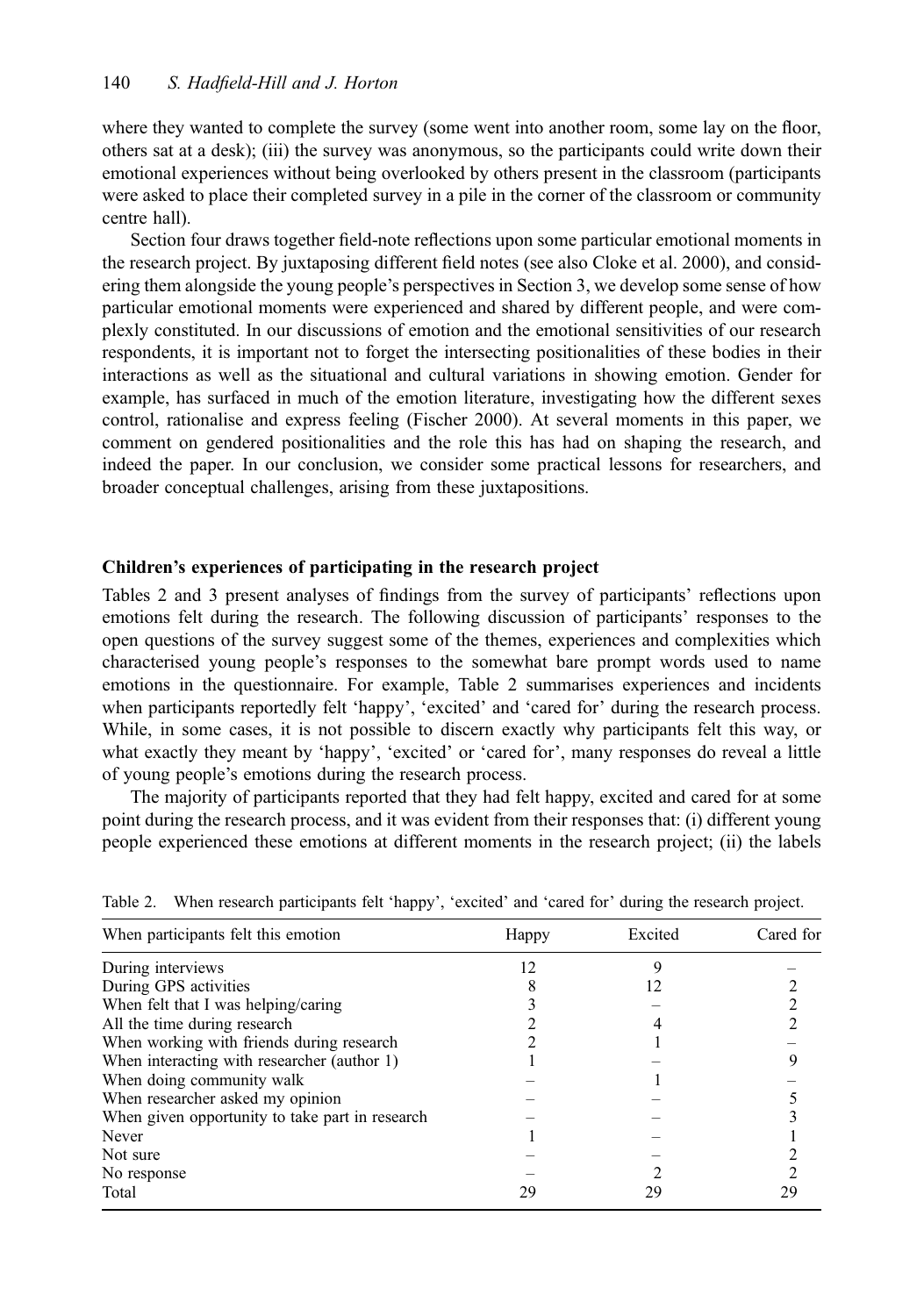| When participants felt<br>this emotion         |    |    |    | Frustrated Jealous Sadness Embarrassed Worried Unhappy Annoyed Nervous |    |    |    |    |
|------------------------------------------------|----|----|----|------------------------------------------------------------------------|----|----|----|----|
| During GPS activities                          | 11 |    | 2  | 3                                                                      | 3  |    | 5  |    |
| When missed a lesson<br>due to research        |    |    |    |                                                                        |    |    |    |    |
| During interviews                              | 1  |    |    |                                                                        | 4  |    |    |    |
| When research ended                            |    |    |    |                                                                        |    | 3  |    |    |
| When interacting with<br>researcher (author 1) |    |    |    | 3                                                                      |    |    |    |    |
| Discussing problems in<br>community            | 1  |    |    |                                                                        |    |    |    |    |
| When talking about<br>personal matters         |    |    |    |                                                                        |    |    |    |    |
| When unsure what<br>research would<br>involve  |    |    |    |                                                                        |    |    |    |    |
| <b>Never</b>                                   | 10 | 19 | 13 | 17                                                                     | 12 | 16 | 15 | 11 |
| Not sure                                       |    |    |    |                                                                        |    |    |    |    |
| No response                                    | 4  |    | 6  | 6                                                                      | 9  | 8  | 8  | O  |
| Total                                          | 29 | 29 | 29 | 29                                                                     | 29 | 29 | 29 | 29 |

Table 3. Some other emotions experienced by participants during the research project.

'happy', 'excited' and 'cared for' were used to denote some quite diverse experiences. For example, two-fifths of participants reportedly felt 'happy' when participating in semi-structured interviews. However, we note that happiness was actually articulated in several subtly different ways, in relation to different aspects of being interviewed. For some, happiness related to the moment of being invited to participate in an interview:

- I felt happy when ... I was called into the interviews
- I felt happy when ... I was called for my first interview
- I felt happy when ... I was waiting [in the classroom] to be sent to the interview

Other young people described their happiness in terms of the actual process of being interviewed. The process of being asked, and 'successfully' answering, questions was evidently itself a cause for satisfaction for a number of participants:

- I felt happy when ... I got asked questions
- I felt happy when ... I successfully answered the [interview] questions

For some participants, this happiness specifically related to the opportunity to talk about their local community and everyday lives. Sometimes, this happiness related to a sense of raising important issues, 'getting involved' and 'help[ing] other people understand about young people's life':

I felt happy when ... we were doing the interviews because you got an opportunity to talk about the community

I felt happy when ... They [researchers] asked about where you live

I felt happy when ... we talked about how we could help and getting involved

I felt happy when ... help[ed] other people understand about young people's life

For other young people, the happiness of participating in interviews primarily related to the time and space afforded to spend time doing focused activities with small groups of friends: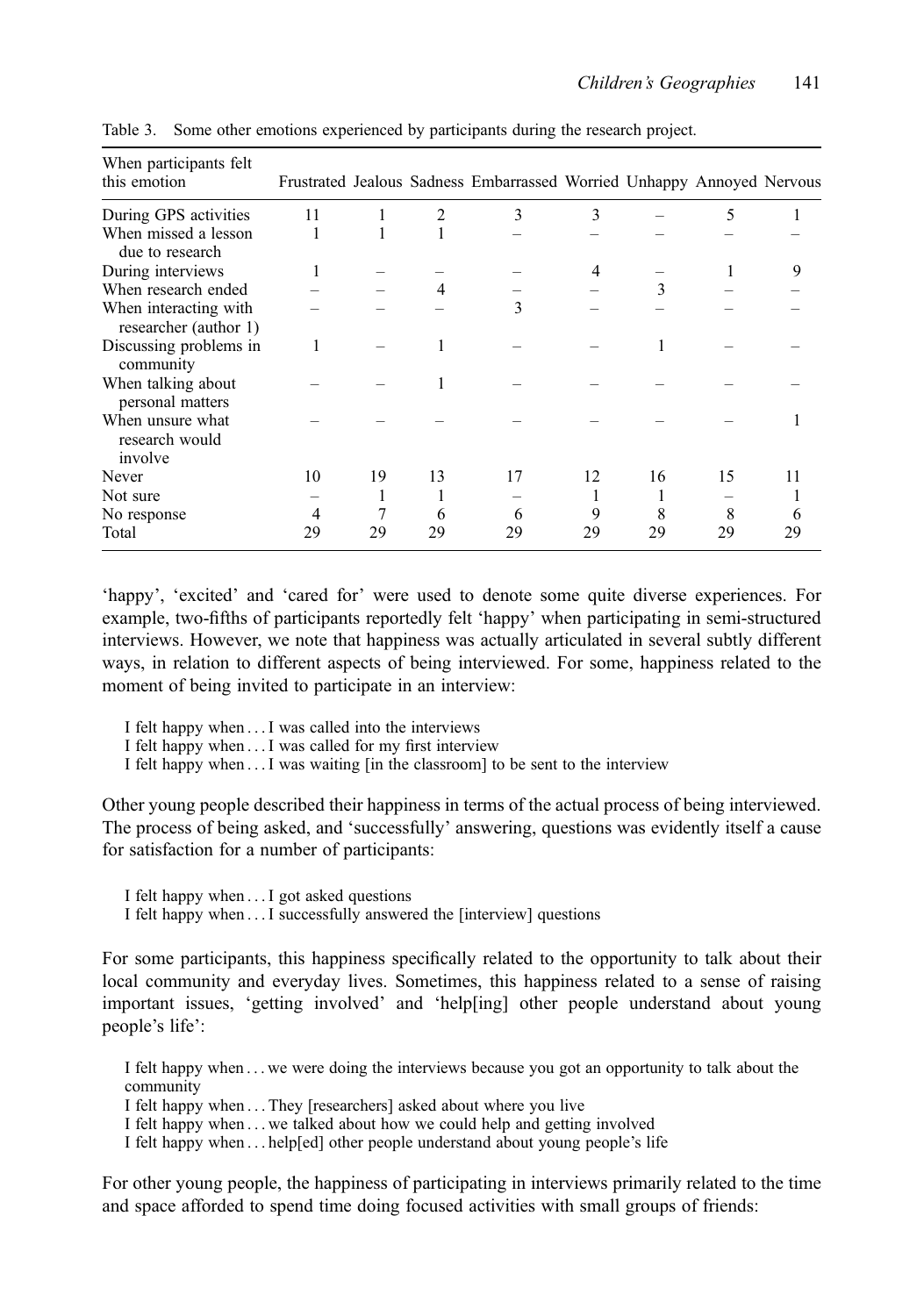- I felt happy when ... My friends were doing the interviews with me
- I felt happy when ... I was doing the interview with my friend
- I felt happy when ... working in our group

As noted in Table 2, most participants responded to the prompts 'I was excited when' or 'I was happy when' by writing about GPS activities during the research project. Although this activity was a relatively small component of the research project (see Table 1), it was evidently especially memorable and affecting for research participants. Again, here we note that several forms or events of happiness and excitement were evident in young people's responses to the survey when recalling the GPS activities. Their happiness variously related to the experience of receiving the GPS device, viewing the cartographic products of the activity, or working with peers and the research team to learn how to use GPS technology (see also field notes 5 and 6):

I felt happy when ... having a go at the GPS

- I felt happy when ... I was walking around with a GPS and a phone to school and back.
- I felt happy when ... using the GPS and getting a map at the end

I felt happy when ... other people doing the GPS were helping me

Likewise, excitement in relation to the GPS could relate to holding the GPS equipment, learning about GPS technologies, or the quality and detail of GPS maps showing their everyday mobilities:

I felt excited when ... I held the GPS

- I felt excited when ... I had GPS out of school
- I felt excited when ... I went out with my GPS (Global Positioning Satellite)
- I was excited when ... I was shown my fab map

Participants were also asked to reflect upon feeling 'cared for'. As noted in Table 2, most participants indicated that they had felt 'cared for' at some point during the research, and most of these responses specifically related to different kinds of encounters with the research team (especially author 1). For some, the feeling of care related to time spent simply being-with the ('kind and friendly') researcher:

I felt cared for ... every time I was with [author 1] I felt cared for ... when [author 1] was leading us I felt cared for ... [author 1] was really kind and friendly I felt cared for ... when [author 1] came in to see us

Other participants specifically linked their feeling of being-cared-for to the experience of being listened-to by researchers. Some appreciated the opportunity to talk about their everyday lives and personal experiences; others valued being listened-to, in a broader sense, in terms of having the opportunity to voice young people's local issues and needs with adults who might be able to 'help':

I felt cared for ... when [author 1] listened to me.

- I felt cared for ... when [author 1] would listen to me all the time
- I felt cared for ... the researchers listened to us... talking about improving [name of community]

Several participants also identified specific moments during the research when they felt cared for by researchers and peers assisting them with particular technical or logistical challenges (see discussion of Table 3):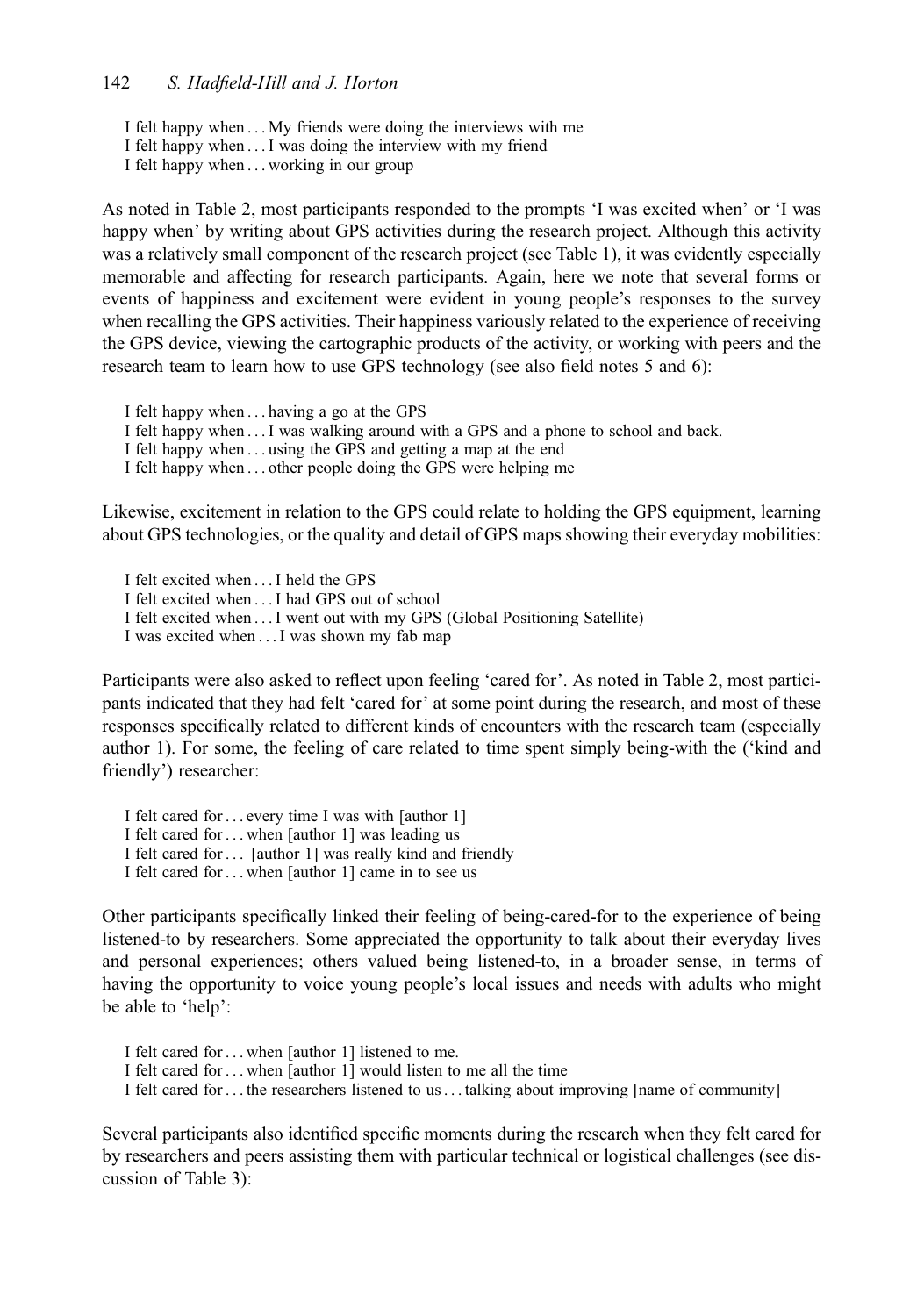I felt cared for ... when I messed up and [author 1] ... helped me sort it out I felt cared for ... people helped me with GPS

Table 3 summarises experiences and incidents when participants reportedly felt 'frustrated', 'jealous', 'sad', embarrassed', 'worried', 'unhappy', 'annoyed' or 'nervous' during the research process. In each case, most participants indicated that they had never experienced this emotion during the research, or provided a blank response to the question. However, it was notable that occurrences of these emotions tended to be related to participants' experiences of a few specific aspects of the project.

First, for example, most of the emotions listed in Table 3 were experienced in relation to the GPS activities. Although, as already noted, GPS activities were generally considered 'exciting' they could simultaneously cause frustration, annoyance, worry or embarrassment. Many of these frustrations and anxieties were occasioned by small technical and logistical challenges with the GPS survey. Although the project team worked constantly to support young people during the survey, and address these challenges, it is clear that some enduring frustrations had resulted from malfunctioning GPS devices and having to wait for devices to be handed out. In the following section of this paper, we develop some further discussion of emotions relating to this part of the project.

I felt frustrated when ... GPS wouldn't switch on 1st time

I felt frustrated when ... I was texting for the first time and when it needed a...code

I felt frustrated when ... it kept locking [when] trying to use the GPS

I felt jealous when ... people had the GPS before me

A further set of frustrations and anxieties related to the interruption of everyday life and normative behaviours via participation in the GPS activities. Some young people related their frustration at the everyday work involved in participating in the GPS activities. Several young people also described feelings of embarrassment at having to carry or wear a GPS device when with friends or 'in public':

I felt frustrated when ... I had to clip the GPS on and lock the phone

I felt frustrated when ... I had to keep remembering to wear the GPS and turn it off

I felt frustrated when ... having to clip the GPS onto everything

I felt embarrassed when ... I was a little worried people would talk about me behind my back about the GPS.

I felt embarrassed when ... I went out in public with a device on me

I felt embarrassed when ... I was talking and the GPS [beeped]

Second, several participants reported feeling nervous or worried in relation to some particular aspects of semi-structured interviews. Some recalled feeling worried prior to, and at the beginning of, the first interview, particularly because of a sense they 'didn't know what was going to happen next'.

I was worried when ... [author 1] was taking me out for my first interview, I thought I was in trouble I was worried when ... nervous at my first interview

I was worried when ... it was my first interview ... I didn't know what was going to happen next

Others recalled nervousness at the prospect of being recorded during interviews (although all gave prior and ongoing consent to the interviews being recorded); for some, this compounded broader anxieties about speaking in front of adults and/or peers, particularly on personal topics.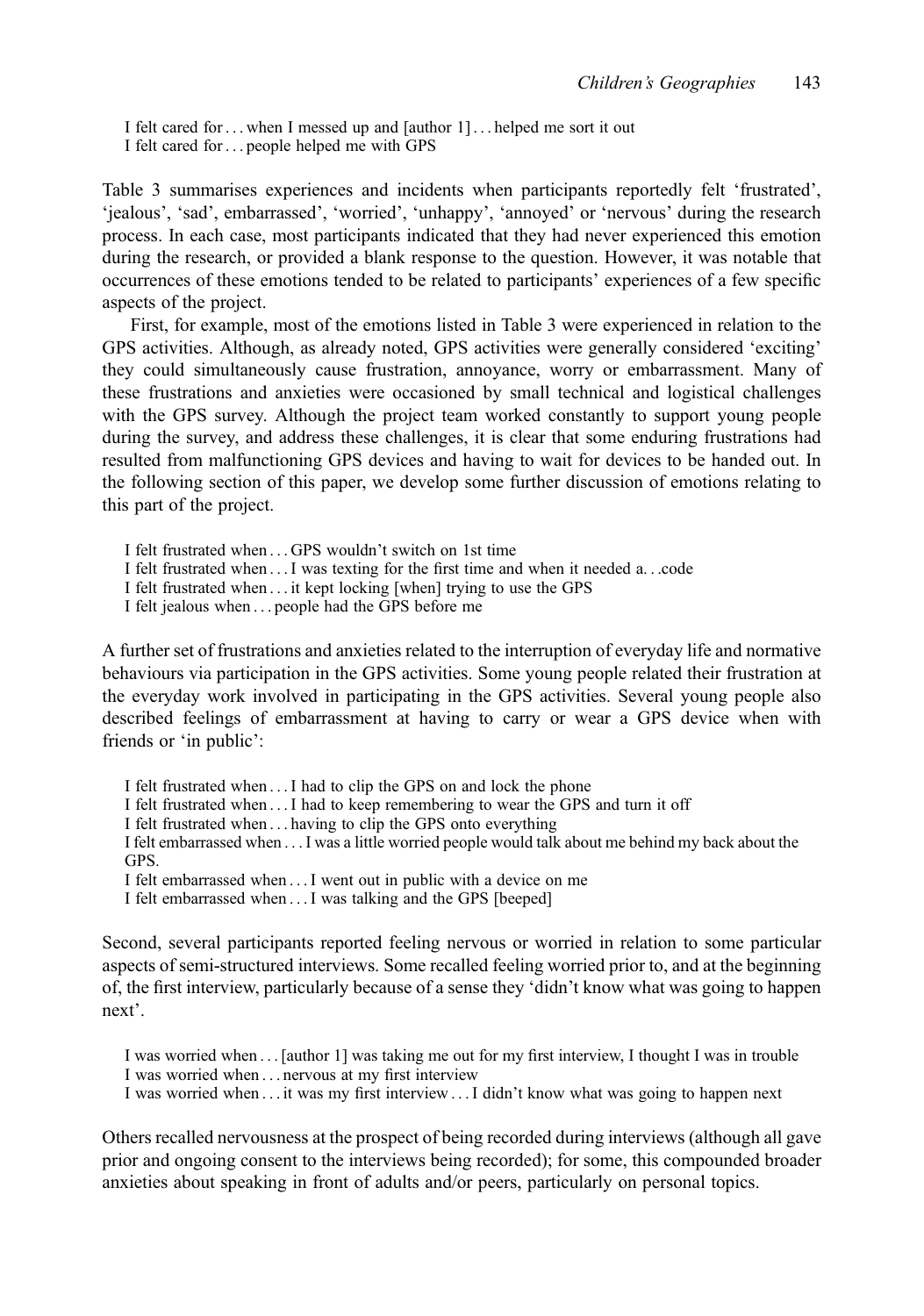- I felt nervous when ... I was on the tape and what I would sound like on the tape
- I felt nervous when ... I was being tape recorded (at first, when I got used to it, it was fine)
- I felt nervous when ... I was talking
- I felt embarrassed when ... I talked about my family life

For a few young people, the topics discussed during interviews had prompted a certain degree of sadness and frustration, particularly in relation to ongoing social and political issues within the local community.

- I felt unhappy when ... I found out about the horrible things in [name of community]
- I felt sad when ... I knew about what was going wrong in the village/country
- I felt frustrated when ... I knew not everywhere in the village cares as much about helping

Third, a number of young people recalled sadness at the ending of the research project, and particular milestones relating to this ending.

I felt sad when ... it ended and I had to give the GPS back

- I felt sad when ... the project stopped
- I felt sad when ... the project was coming to an end
- I felt sad when ... it was the last interview

In the following section, we effectively juxtapose these data with our own reflections of and around these same research practices and encounters. In so doing, we will explore the multiperspectival and complexly distributed nature of these emotional experiences. Before proceeding, however, let us draw out five realisations from the data in Tables 2 and 3. First, we find it striking – and heartening, and in some ways surprising – that so many participants reported strong feelings of happiness, excitement and care in and of the research project. It can be easy to forget, or not really appreciate, the considerable energy and generosity of research participants, and their feelings of happiness, excitement and care in participating in research. Their descriptions of these feelings should prompt us to register the particular value which children and young people can care about researchers and research projects: if nothing else, this should renew children's geographers' commitment to do justice to this degree of emotional engagement in our research projects.

Second, it is evident from the preceding discussion about GPS technology that brief technical and logistical challenges in research projects can cause significant annoyance or disappointment for young people (see also Christensen et al. 2011). As researchers working within a large, multimethod project, these moments had passed us by, and were accepted as just part and parcel of the socio-technical achievement of any research project. However, for young people reflecting on the experiences, these disappointments and embarrassments appeared to be keenly felt, six months later. In hindsight, we can recognise that we tended to treat these challenges as problems to be quickly and instrumentally fixed: and that such an adultist problem-solving approach can often not fully recognise, or respond to, young people's feelings of concern and vulnerability (Christensen 1998, 2000). Indeed, third, it should be pointed out that at least some of the emotional experiences reported above were not especially registered by researchers at the time: for example, to our regret, here and now, some of the reported angst about the first interview was not detected, there and then. Fourth, it is evident that the event of ending a research project can be an emotional, upsetting and troubling moment for some young people (and researchers too). The issue of leaving the field has been widely discussed by ethnographers but, we would argue, applies equally to many other forms of research encounter. There is an ethical question here which we have not fully resolved: if close qualitative research creates the potential for research participants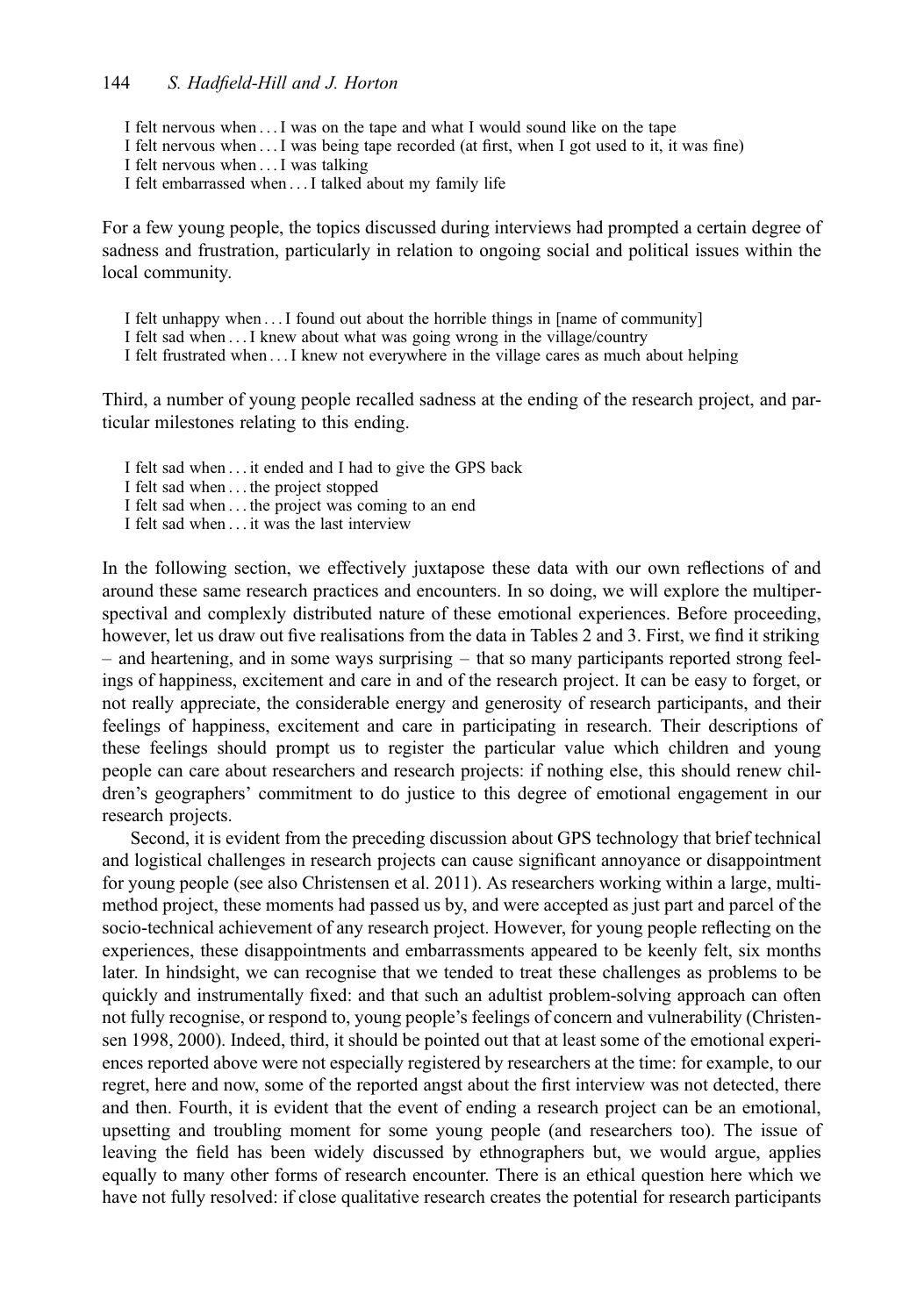to be saddened when research ends, is our responsibility as researchers to modulate and modify research practices to preclude such sadness, or is a certain degree of sadness and disappointment acceptable?

Fifth, we acknowledge some degree of awkwardness around the naming and labelling of emotions. We recognise that Tables 2 and 3 posit a bare summary of survey responses, and that questionnaire responses can only produce limited verbalisations of emotional experiences. However, we suggest that the responses do prompt us to acknowledge young people's emotional encounters in/of our research practices: in so doing, they also challenge us (as academic researchers) to enact more generosity towards the necessarily imperfect and problematic lexicon of terms and concepts which are used (by us, by young people, by diverse publics) to denote emotions.

#### Several perspectives: Emotional moments together?

When reflecting upon emotional moments in our field notes, we were initially drawn to moments such as the singing of the school leavers' song (see preface): moments which were simultaneously experienced by all involved, which were obviously, memorably and dramatically emotional, and which were readily narrate-able as such. In short, we were drawn to singular events where something clearly emotional had happened to us, together. We make this admission because it seems to us that this lure of the clearly emotional is evident in many other authors' reflexive accounts of research, and might be traced to three broader tendencies in accounts of qualitative social scientific research. First, there is a tendency (critiqued by Dewsbury 2000; Bassett 2008) for social scientists to reproduce particular, limited understandings of events: via habits of writing and knowing which portray particular events as neat, singular and compactly, reassuringly knowable, and overlook the considerably complex, contingent socio-technical processes through which stuff happens in practice. Second, as already noted, it is often the case that social scientists (re)produce understandings of emotions as, again, neatly, singularly, reassuringly, self-evidently knowable and representable (as critiqued by Anderson and Harrison 2006). Third, as Valentine (2008) argues, social scientists often reproduce some particular assumptions about collectivities and togetherness: often valorising experiences which are clearly shared, encounters which are clearly meaningful, relationships which are duly representable. We recognise each of these tendencies in our initial urge to write about clearly emotional moments such as the singing of the school leavers' song. However, through the following discussion and juxtaposition of field notes, we develop a sense that emotional moments in research are not always so dramatic, singular or communal as our prefatory example.

Just as young people described being interviewed as a 'happy' experience (see Table 2), we can identify in our field notes a sense of quiet contentment with the process of conducting many interviews during the project. As in the following field note (1) and interview transcript, this contentment became particularly noteworthy at moments where researchers and research participants were engaged in collaborative co-construction of knowledge about the case study communities: in this instance, through pointing at maps and jointly reading the local landscape and geography at the beginning of an interview. Moments such as these can feel rather unmemorable and low key in hindsight, even though they were characteristic of large swathes of the research project. It is striking that these crucial, recurring moments are forgettable to us, here and now, certainly in comparison to the one-off event of the school leavers' song: indeed, we are left feeling that we have somehow forgotten the background emotional experience of most of our research practice of the last three years. We also note that the evidence of these kinds of moments (for example the transcript 'I just remembered, yeah'...'ah, there you go!') rarely ends up becoming central to our analyses and publications.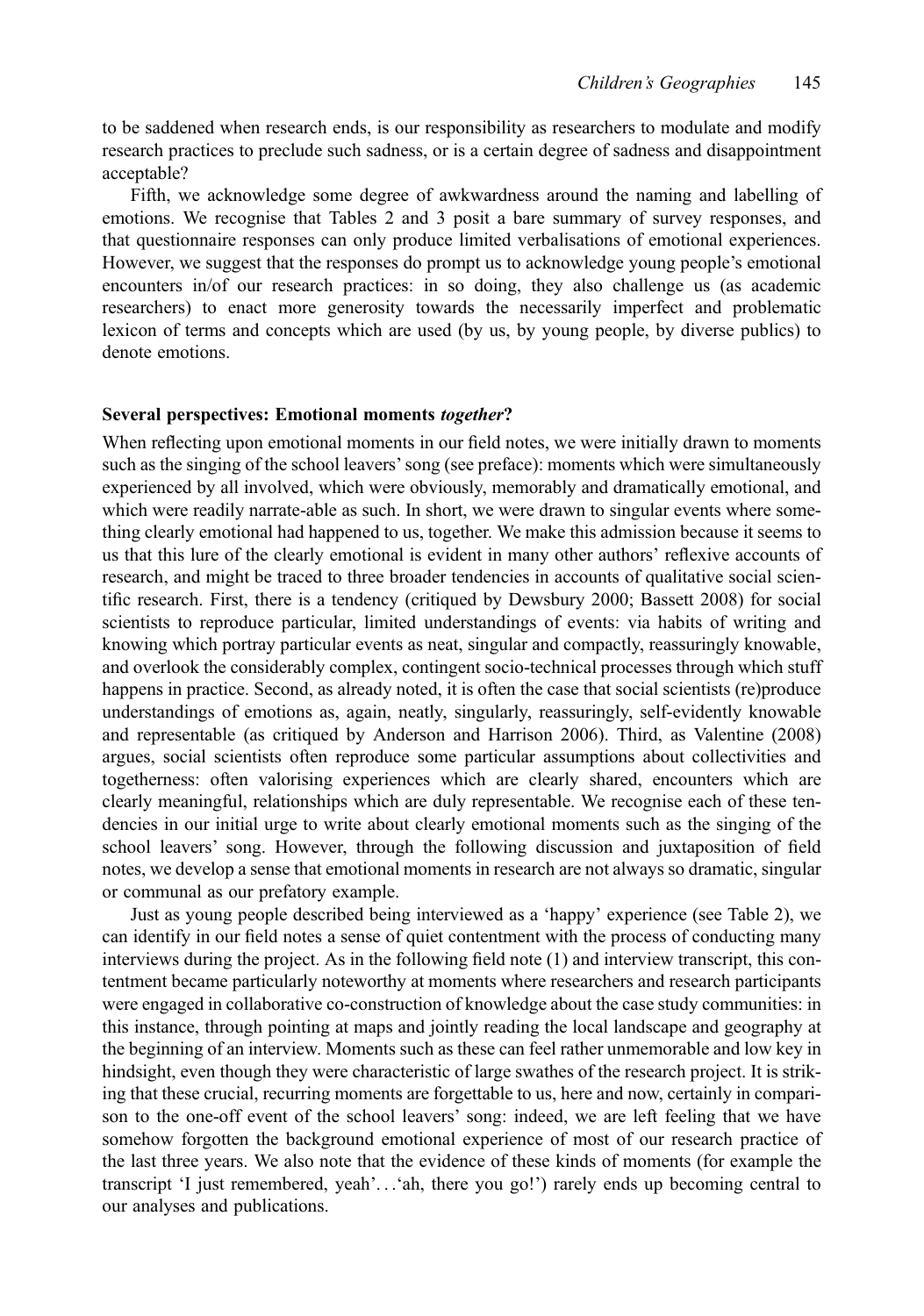#### 146 S. Hadfield-Hill and J. Horton

Fieldnote 1. 'Just remembered, yeah'...'ah, there you go': discussion around a GPS map

(Author 1) Soon after the GPS activities, we conducted GPS interviews, using a laptop, Google Earth and the children's GPS tracks to produce maps for discussion. Almost all the children and young people expressed excitement at this, being able to zoom in and see their weekly movement was hugely beneficial to this interview process. It was a collaborative task, looking at a place in a different dimension, and researcher and participant working out together where the participant had been during the week (some young people had difficulty remembering). Reading the map together, to jog the memory of the young person, as to where they had been, who they were with and how they got there was a collaborative process:

Researcher 1: Did you drive there [points], to BP [garage]? [Researcher could see from GPS tracks that participant had been there] Participant: Yeah, I just remembered, yeah. Researcher 1: Did you have to get petrol before you went down to? Participant: No. Researcher 1: No? Participant: No, because we went in my Nan's car because my stepdad was at work, so we went with my Nan and she needed, and my mum, needed to go and get some, a cake for my Nan. Researcher 2: At Sainsbury's [researcher could also see that participant had been to Sainsbury's supermarket] Researcher 2: Oh, looks like you've been in the car park [points this out to the participant] Participant: In Sainsbury's, oh we went to...the cash machine. Researcher 1: Ah, there you go! Participant: Because first we had to go because this was before the fête, we had to, we went to the BP to go and get some cash but there was none so...my mum went into BP to get something for my Nan and then we went to Sainsbury's to, and then there was cash in there, so.

Juxtaposing each other's field notes also reveals how emotional events are rarely as neatly synchronous as the singing of the school song. Instead, we can identify countless examples of how emotional events impacted on each of us, and the young people with whom we worked, at different times and places. Consider the field notes below (2 and 3), recording our respective feelings of joyful curiosity at learning about a site-specific play practice. Here – in our learning from young people's longer-standing knowledge, and in our subsequent, asynchronous telling of this quirk of the built environment to others – we note the often extended duration of emotional events. Emotional events in research can thus be extended and re-presented, in all sorts of ways, by different individuals at different moments.

Field notes 2 and 3. Discovering the 'echo in the square'

(Author 1) The girls spent several minutes talking to each other about the areas they wanted to show me. They decided that they would take me to Colette's area first. Whilst walking across the Square, the girls wanted to show me the amplification and acoustics of the landscape. If you stand directly in the centre of the Square and talk normally, the sound is amplified. I have learnt something new today!

(Author 2) I'd often seen children standing in the middle of the Square, appearing to shout upwards, but I'd never really guessed what they were doing. Then [Author 1] showed me while we were walking around, learning how to use the GPS devices. A group of children had showed her the secret of the echo in the Square last week, and she said she'd been looking forward to demonstrating. If you stand in the middle of the Square and start talking, there is a weird, echo-y acoustic effect, which makes your voice sound loud...It feels like a privilege to be in on this secret knowledge...We had good fun showing this to [another researcher], shouting 'I love GPS'! ... I showed the echo to my parents when they visited...When I took a group of geography students around [the community] I got them to stand in the middle of the square and say 'I love Geography'!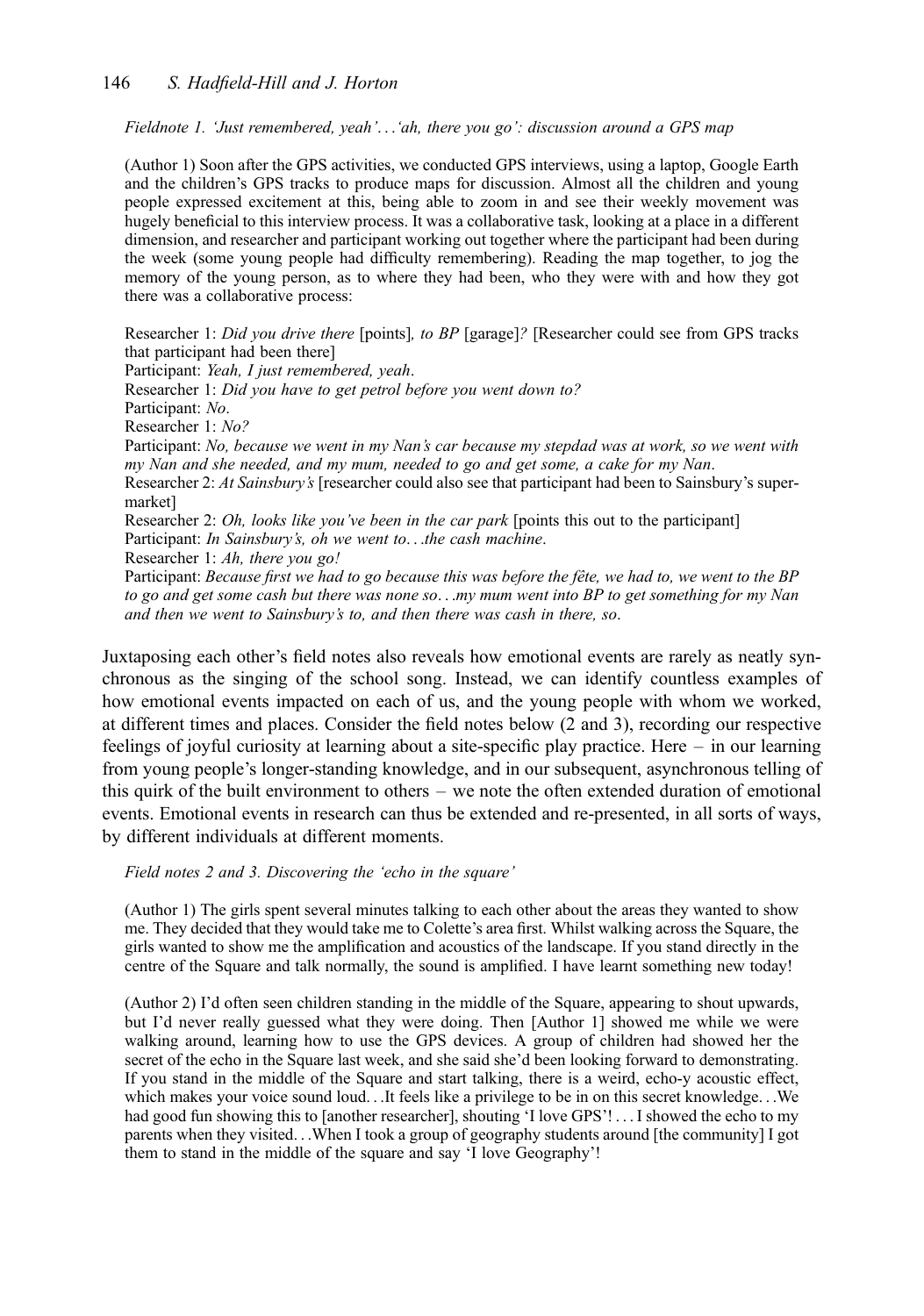Field note 4, is an example of an emotional moment trigged by the research content. It shows how, during a peer group interview about 'citizenship and participation' ultimately the subject matter raised by other research participants can initiate negative emotions of fellow participants. During this peer group interview, one of the girls talked about people who smoke; this then stimulated sadness in one of the participants and worry in the researcher, as she did not know what had 'upset' the participant (evident from his change in bodily comportment).

#### Field note 4, Peer group emotions

#### Extract from interview

Amy: ... and my mum and dad don't smoke, my next door neighbours don't smoke, nobody up my street smokes or swears ...

(Author 1) Wayne began the interview by joining in and looking interested, however, he then changed and looked sad for the rest of the interview. After the interview I felt I should talk to Wayne to see if he was ok. I asked if there was anything he was sad about. He immediately said yes. He said that during the interview Jane and Emma had said that smoking and swearing was something that only bad people do [this was his interpretation of the quote above, in the context of the discussion]. He then reflected on this and said that both of his parents smoke and swear. I asked Wayne if he wanted to let his teacher know that he was upset, his response was '50/50′ and then he said 'yes.' Together, we went and found the teacher and sat in one of the offices. Wayne explained what had happened. The teacher comforted him by saying that not all people who smoke are bad. However, he did not really address the swearing issue. Wayne went out of the meeting happier. The teacher said that he would keep an eye on him, he commented that Wayne is a sensitive child. You could tell that Wayne had been thinking about what happened in the interview – it had upset him.

Juxtaposing our field notes with young people's perspectives suggests how emotions in research are complexly distributed via the socio-technical achievement of doing research. For example, we note how many diverse emotional moments were mediated and interlinked by the task of distributing GPS devices to young people. In the following extracts (Field notes 5 and 6), we note how the black box of the GPS device serves as a point of articulation for stress, embarrassment, fascination, care, urgency, excitement at different moments.

#### Field notes 5 and 6. The logistical/technical achievement of GPS activities

(Author 1) I sat in the bus stop at 7:50 and waited for the young people to arrive ... there was soon a huddle of young people around me. I was quite strategic in my approach, going through the instructions and efficiently handing out the devices [the bus was coming!] Just as the bus arrived, three more young people turned up with consent forms... I quickly explained the situation to the bus driver, he let me on ... from the front of the bus I was able to go through the instructions and hand out the GPS equipment. By the time the bus pulled into the school car park, I was ready, all the devices had been handed out ... briefly I explained about the battery changes and checked the numbers of the devices, correlating with their names... it was a stressful start to the morning, but all in all a good experience [for authors 1 and 2]

(Author 1) Young people were keen to comment on receiving and using the GPS technology and bodily interactions of using the equipment and subsequent emotional reactions. The participants commented that through taking part in the GPS Week, their emotions ranged from happiness and excitement through to frustration, jealousy and worry. One female participant, aged 11, commented that she...felt happy when she was walking around with the GPS; excited when she had the GPS and phone; frustrated, when she had to remember to wear the device; sad and annoyed, when she could not use the phone because it had been blocked; and cared for, with she received the texts as part of the GPS week. Other participants expressed worry about the technology and the potential of damaging it when under their responsibility...In order for the GPS week to be a success, it involved a great deal of organisation on the part of the researcher; in terms of distributing the GPS and mobile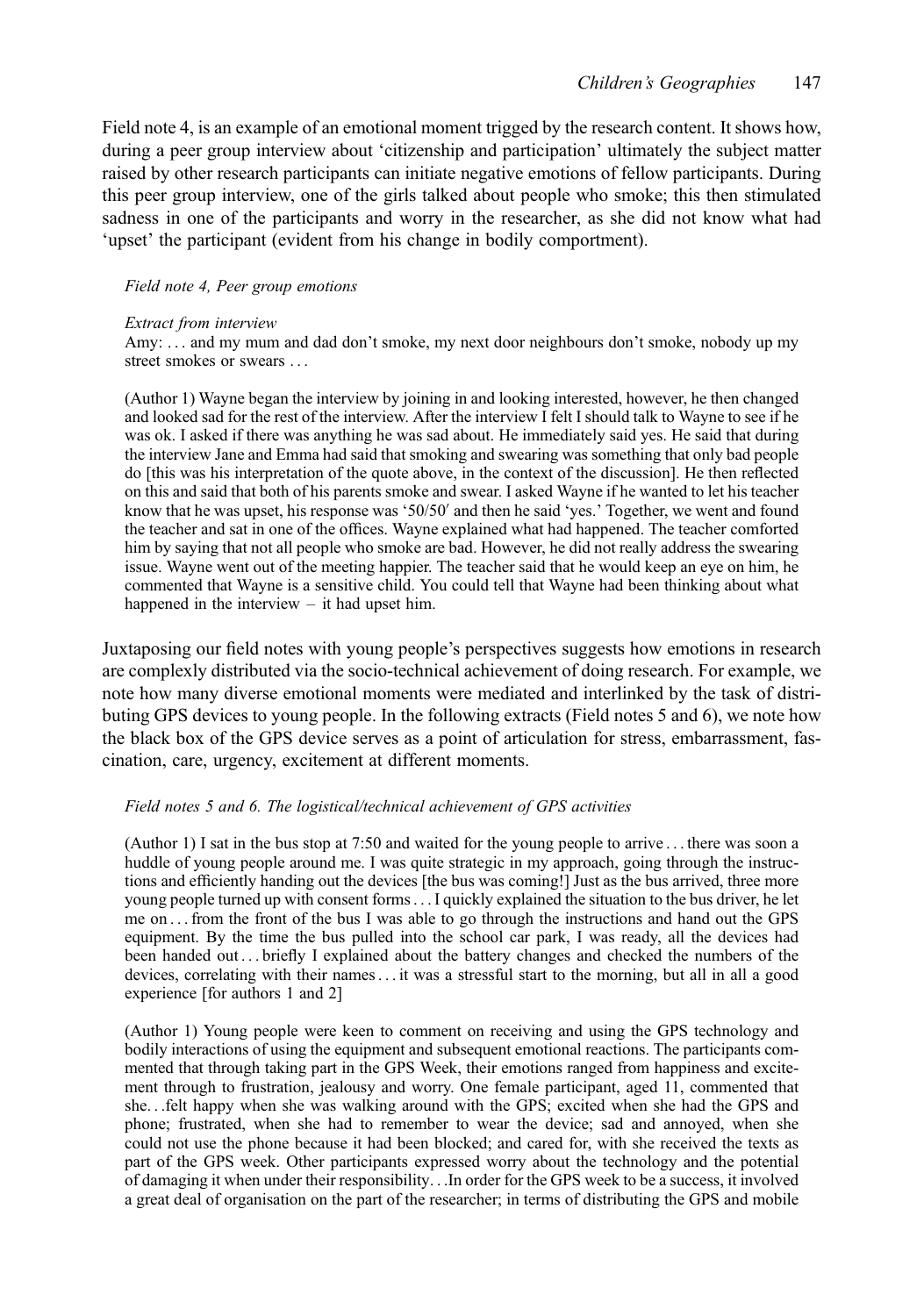#### 148 S. Hadfield-Hill and J. Horton

phone devices, making sure all participants knew how to operate them, mid-week changes of batteries and daily reminders to remind the participants to take their devices home from school. The same goes for the young people, in the post-GPS interview, the participants talked about the organisation involved in taking part, the slight changes which they had to make to their everyday routines, to remember the GPS. For the success of the study, it relied on both the researcher being organised, but also it relied on the participant remembering and caring about the study and the device.

We have already recognised (see previous section) that considering children's perspectives on research can reveal how differently researchers and participants can feeling during research, and how we can sometimes be essentially oblivious to the feelings of research participants. In our field notes, we find numerous mismatches between the emotional experiences of us, as researchers, and the young people with whom we have worked. In the following examples, we note the mutual otherness of adults' and young people's experiences. In field note 7, compare author 1's rising panic versus young people's playful enjoyment. While we detect echoes, here and in several similar scenarios, of Jones' (2001) discussions of the mutual otherness of adults and younger people, it is important to note that our field notes also contain numerous suggestions of emotional mismatches between adult members of the research team.

#### Field note 7. Playful children and panicking researcher!

(Author 1) [On guided walks] given the reversal of power and decision-making, on several occasions I felt like I was being 'naughty' or pushed into things that ordinarily I would not do. The girls wanted to ... cross over the large [drainage channel] ... I was worried, not that I would fall and hurt myself, but that the girls would ... We then had to cut through a patch of stinging nettles. I was again worried; Sarah had cropped trousers with ankle socks, leaving her lower leg exposed to the nettles. Fortunately, she managed to manoeuvre through the area without getting stung...The script below is taken from this guided walk; the worry from the researcher is apparent (feeling the responsibility of making sure the young people get home safely), what does not come across in the written form is the playful, adventurous tone of the young people's voices, they were clearly enjoying this experience. This shared experience of a particular space elicited very different feelings for the researcher and the participants. The panic in my voice is also much clearer when playing back the tape!

Researcher 1: What we have to go over there do we? Participant 1: Yeah it is fine Researcher 1: But isn't it all wet down there? Participant 2: No Researcher 1: Be careful, don't fall Participant 1: We'll blame it all on you [Author 1]!... Participant 2: It's not sloppy down here, it's just long grass Researcher 1: Oh, they have got stinging nettles down here ... mind the stinging nettles... mind your ankles! Participant 2: Run [pushing participant 1 whilst running] Researcher 1: Don't push her, because her ankles aren't covered ... careful

Finally, in our field notes, there is recognition that the emotions experienced during fieldwork are seldom just emotions-about-research. We are never just researchers, just doing research and our participants are not just participants in research. There were numerous examples of emotions-notabout-research which surfaced through the interactions researchers had with the communities, families and participants, two notable examples of these are shown below (Field notes 8 and 9). In the second of these two examples, the outpouring of excitement which the family showed in providing updates of their latest news was touching, special in the context of the relationship and discussions which had developed between the family and author 1 during the course of the fieldwork.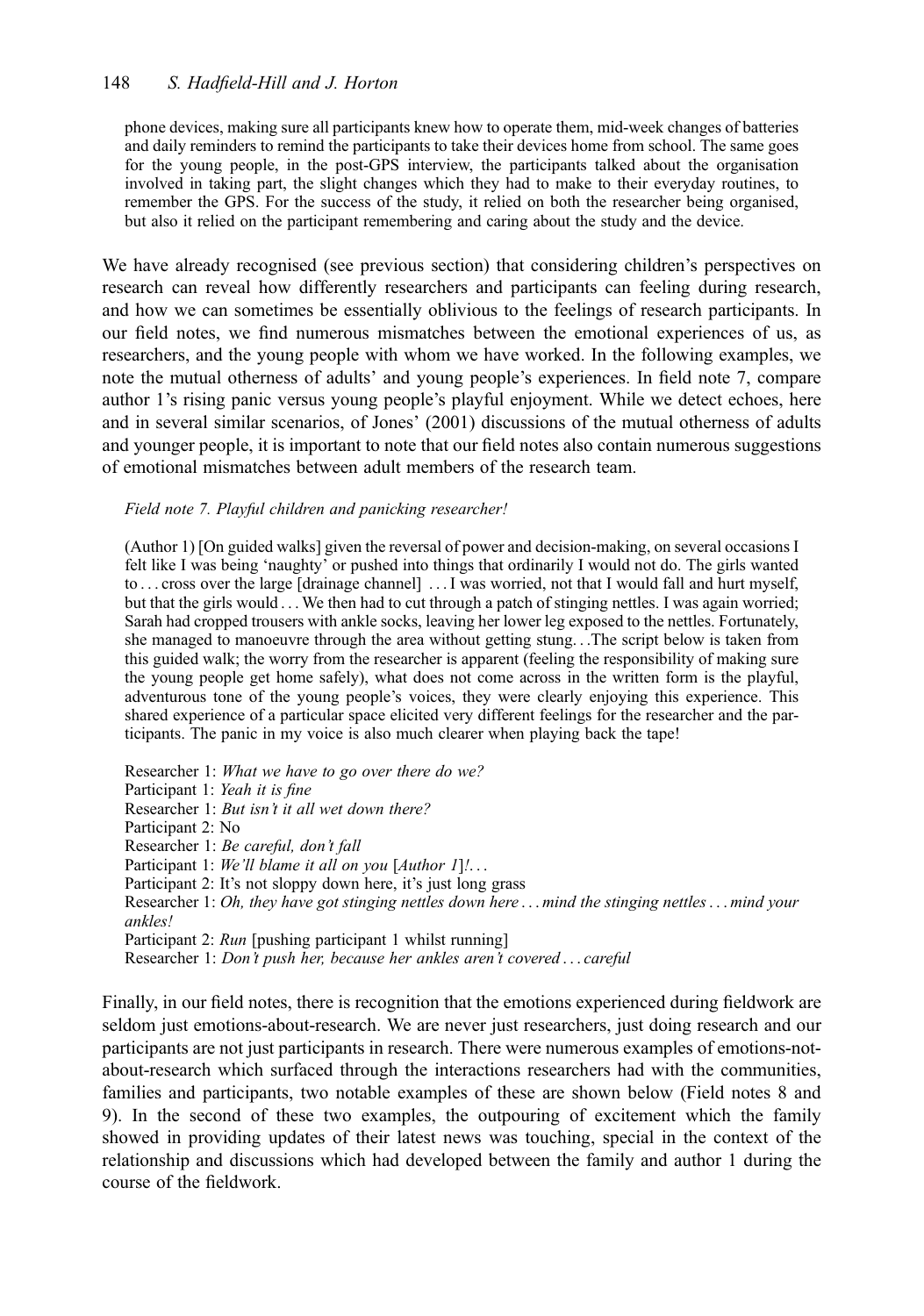#### Field notes 8 and 9, Reassuring and moments together

(Author 1) This morning I was spending time observing the Year 6 class, at the moment they are preparing for their SAT exams. You can feel the pressure in the classroom, this morning there were three consecutive tests; practice, practice, practice. After lunch the teacher handed back their marks from the morning paper; there were some smiles and some tears. I went to collect a book from the library and on my way back Elicia was sitting crouched behind one of the book cases, she looked like she wanted to talk. She burst into tears, she had dropped four marks in her paper (although still got the highest marks in the class), she was distraught. We chatted for a while, I tried to reassure her; after a chat and a tissue, she said thank you and went back to class.

(Author 1) Today I visited Colette's house to drop off her participant certificate (for taking part in the project). I was feeling somewhat sad as this might be the last time I see Colette and her family. The family was not expecting me. I was invited into the living room where the whole family congregated. I chatted to Colette and handed over the certificate, what happened next though was extremely touching. One by one, with an air of excitement, the other family members told me their latest news. Her brother, aged 8, told me with pride that he had been picked for the cricket team; her 16 year old sister (who has previously had problems at school) ran upstairs and bought down her photography portfolio to show me. Then Colette's mum also explained that things were looking up for her, she had recently started a new job.

Through the juxtaposition of researchers' field notes with extracts from interview material, we have shown that emotions in research emerge from being and working together. In this paper, we have sought to go beyond acknowledging how emotions-about-research can seep into all aspects of researchers' lives (a now well-documented aspect of doing research). By contrast, we suggest that the implications of other emotions for research processes have gone relatively unsaid.

Here it is appropriate to acknowledge the role that gender may have had in the performance and production of emotion/affect. In some respects, we find it difficult to make definitive statements about the 'impact' of gender. As has been evident in the preceding field notes, author 1 developed strong, sensitive and emotive attachments to the families and communities with which she worked, but we find we want to be cautious about drawing neat conclusions about gender from this fact. Reflections about gender are invariably complicated by intersecting factors (social class, ethnicity, personality, sensitivity, research and communication skills, experiences, knowledge and time spent in the community) which have, themselves a complex relationship to gender. Nevertheless, there were clearly moments in the research when gender mattered. In the presentation of the survey discussed in section three, for example, only four of the twenty-nine participants were male. The gender imbalance was largely stimulated by the teacher in her introduction to the session: 'for those of you who want to complete the survey you can stay in the classroom, for the rest of you, you can go outside and play football.' As soon as 'football' was given as the alternative to the survey, there was a mass exodus of males. Here, then, the framing of research became gendered in the positioning of football as an alternative to research (almost certainly anticipating that males would prefer football, and females would prefer to assist the female researcher). But then again, we find we cannot be sure: when one considers the complex, multiple emotional-affective moments in research, we suggest that clear statements about positionality become increasingly elusive and complicated, and we reflect on this elusiveness further in our conclusion.

#### An ending: emotional moments together

We began this paper with an event which we remembered as the 'most' emotional – and the most self-evidently and consensually emotional – moment of our research project. However, over the course of the paper, we have come to critique our impulse to write, first and foremost, about this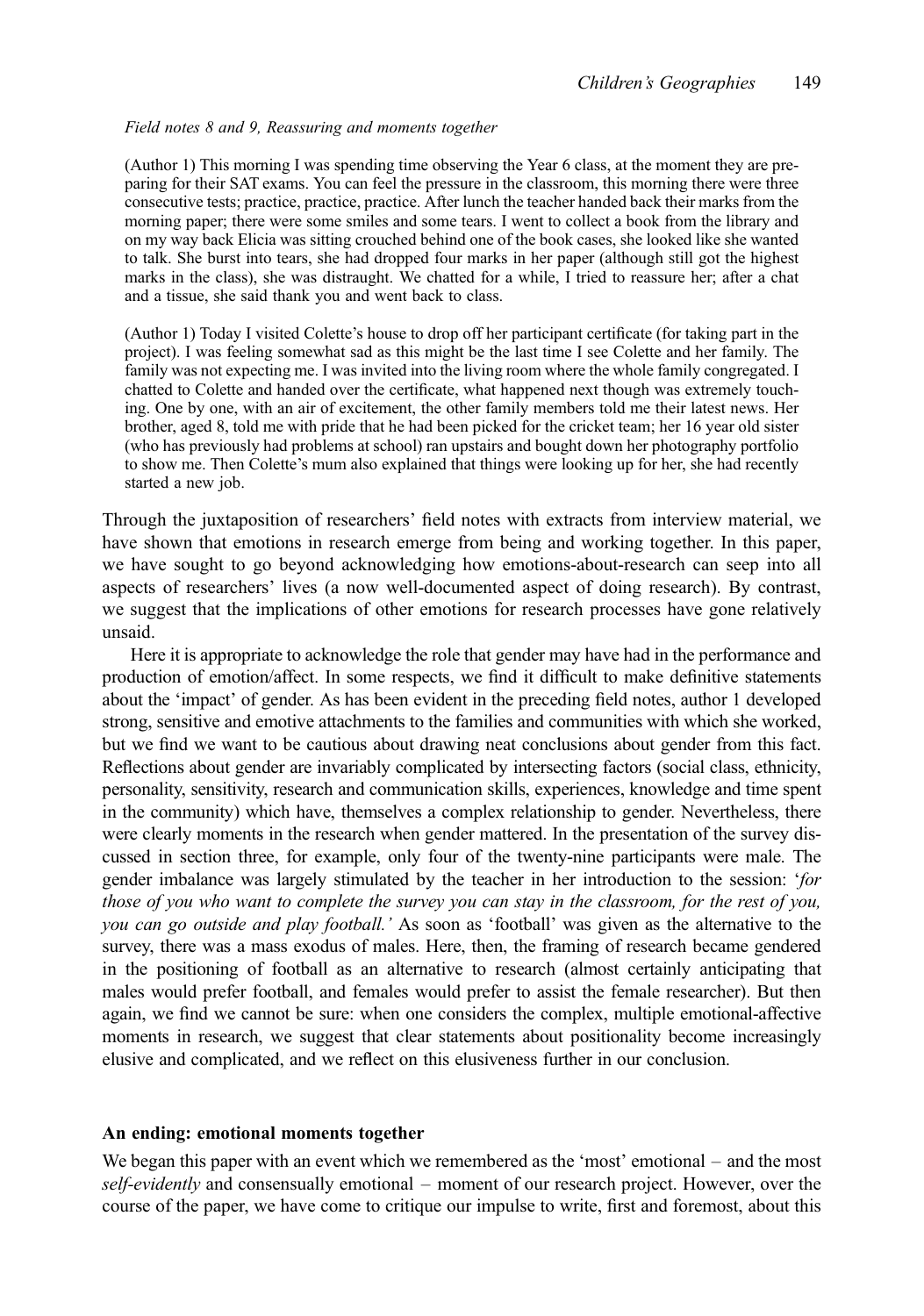kind of emotional event. Emotions in research are rarely as dramatic, neatly bounded and conveniently-narrate-able as the emotive ceremony of the 'School Leavers' Song'. As we have suggested, emotions in research are frequently low key, complexly distributed and extended through all manner of processes, incidents and encounters. Crucially, they are also experienced differently by different individuals, as is clear from the juxtaposed perspectives of participants and researchers in this paper. In conclusion, we are pulled in two (quite differently emotional) directions by this latter realisation. On one hand, like many other researchers who have reflected upon emotions in research, we worry about the emotional mismatches and asymmetries evident throughout this paper. Even as researchers committed to participatory practice, even after working closely and continuously with these young people for the best part of a year, even after working closely with each other for three years... these kinds of emotional asymmetries are still evident, and compound other forms of difference (most notably the power asymmetry between adult researchers and younger research participants). The survey outlined in section three of this paper has proved useful in sensitising us to children's emotional experiences of research itself: and particularly the ways in which these emotions can sometimes be underestimated or overlooked by adult researchers. As one of us reflected in field note 10, acknowledging children's emotions in research can prompt a series of 'practical and logistical' amendments to research practices.

#### Field note 10. 'Practical and logistical points'

(Author 1) Below are a series of practical and logistical points which the survey [discussed in Section 3] has raised in terms of thinking about the emotional sensitivities of our participants when conducting qualitative research and working children, young people and technologies.

• Increasingly in this age where children and young people are using cameras and other technological equipment for research purposes, as researchers we need to be more sensitive towards the potential stress this could cause the research participant (in terms of them caring for the equipment).

• When participants are asked to use technological devices, they may be frustrated (if they don't work properly or they do not know how to use it), this could lead to the participant disengaging with the research. As researchers, we need to offer significant training, advice sessions (for children and their parents if required) and make sure we are contactable to answer any questions.

• When using GPS devices in research, we as researchers need to be aware of the potential embarrassment the participant may feel, wearing the device. We could consider using smaller, more discrete devices.

• The survey reminds us of the role of the researcher in making our participants feel at ease in interview situations, being sympathetic and showing empathy are key characteristics.

† As researchers we often talk and write about the emotions experienced in leaving the field, ending a period of fieldwork and relationships with our participants. This research has shown that some of our participants may also feel sad and unhappy at this time; perhaps we as researchers should talk more about this process (more than we currently do), with the children and young people, our participants.

On the other hand, though, reflecting upon the multiperspectival nature of emotions in our research project feels almost like an affirmation of the achievement of doing research. When working on a research project, we rarely pause to appreciate just how much is going on and being done. Reflecting on the field notes and data selected for this paper, it seems remarkable just how much activity and emotion is involved in doing (this and any) research. There are so many processes, moments and encounters; on buses, in school buildings, reading maps, negotiating nettles, during interviews, distributing GPS devices, in families' homes – so many emotions, and so many individuals co-constructing them and acting in relation to them. Given all this, and especially given the emotional asymmetries noted above, it seems remarkable that research can happen at all: it is always, already a complex achievement and, of course, we probably knew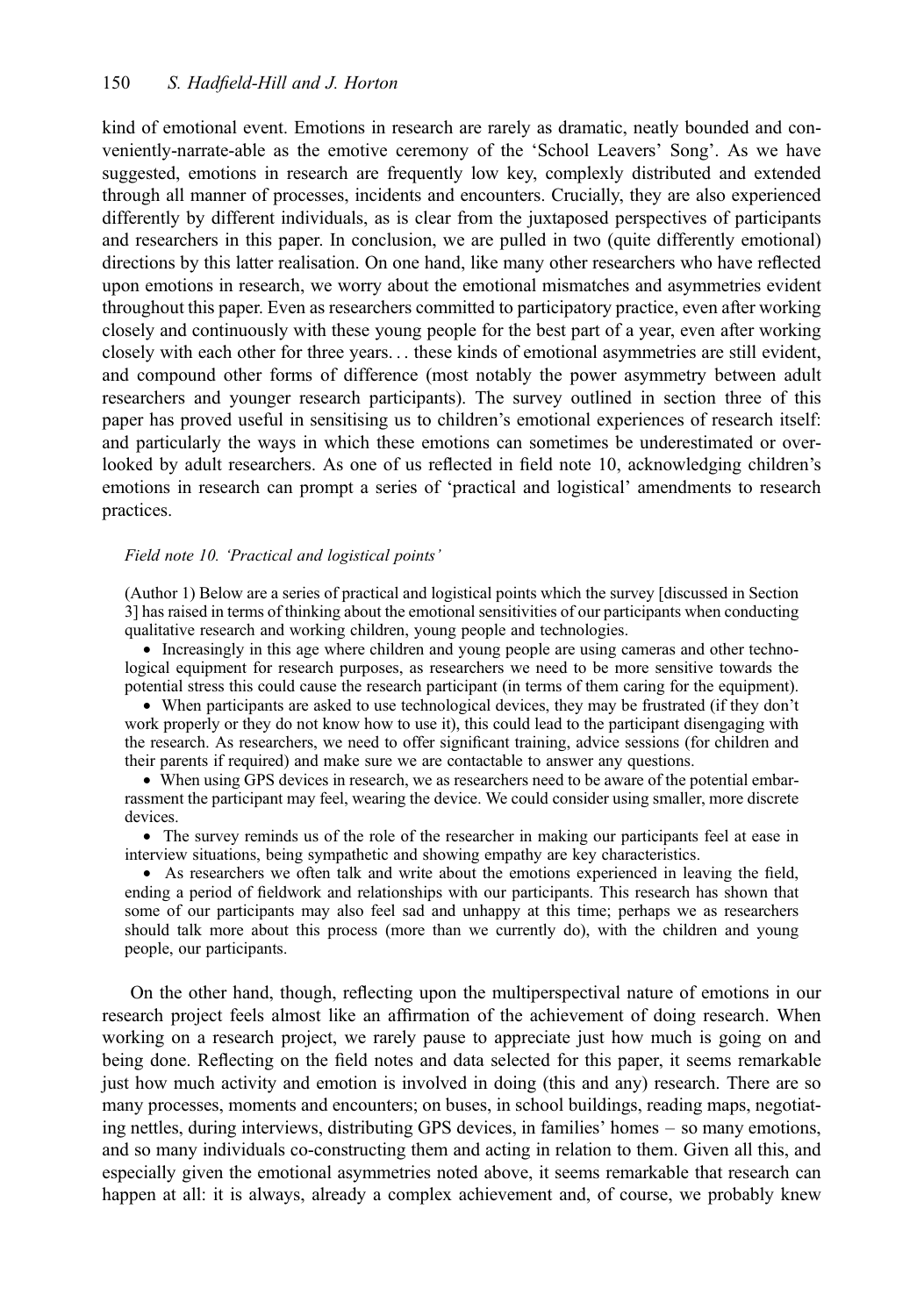this all along. For this reason, too, we find it difficult to derive neat statements about positionality from our reflections.

Elsewhere in our field notes, we find reminders that emotional events are rarely over in an instant, but can haunt and return to us over an extended period. As other reflexive accounts of research have noted (Game and Metcalfe 1996; Rose 1997), emotional events can continue, and we can remain affected by research, long afterwards and in spaces distant from one's field site; as too can our participants. Through a focus on the multiperspectival, relational and spatial nature of these emotions, encountered by multiple bodies and actors in our research, we have attempted to reflect back upon extant literature about affects and emotions. As we noted at the outset, we have found ourselves using the terms 'emotion/affect' and 'emotional-affective' – rather than maintaining a strict separation of emotion and affect. This is in acknowledgement that: (i) even as academic researchers who care about the important distinction between emotion and affect, we find it difficult to separate the two when we think and, particularly, write about our own experiences; (ii) while we may agree, in theory, with the eschewal of subject-centred logic which characterises most concepts of affect, we still find that we (i.e. both us and our research participants) talk, write and think in subject-centred ways about feelings and experiences in practice; (iii) when research participants – and we – try to make any kind of statement about feelings during research, the result invariably contains a messy, inseparable amalgam of words, concepts, anecdotes, gestures, expressions – some relating to what we would call emotions, some relating to what we would call affects. In short, we conclude that it is important to talk with research participants about their feelings and experiences in/of research, to value their ways of articulating and thinking through these experiences, and to reflect on research and scholarly practices in the process.

#### Acknowledgements

The 'New Urbanisms, New Citizens: Children and Young People's Everyday Life and Participation in Sustainable Communities' research project is funded by the Economic and Social Research Council (ESRC) (Reference: RES-062-23-1549) and is a collaborative project between the University of Warwick, The University of Northampton and University of Leicester. We thank Professor Pia Christensen (Principal Investigator) and Dr. Peter Kraftl for their comments and contributions to earlier drafts of this paper. We thank the two anonymous referees for their feedback. Above all, we express our thanks to the children and young people who participated in this research.

#### **References**

- Ahmed, S. 2004. "Collective Feelings: Or, The Impression Left by Others." Theory, Culture and Society 21 (2): 25 –42.
- Ahn, J. 2010. "'I'm not Scared of Anything': Emotion as Social Power in Children's Worlds." Childhood  $17(1): 94 - 112.$
- Anderson, B. 2006. "Becoming and Being Hopeful: Towards a Theory of Affect." Environment and Planning D: Society and Space 24 (5): 733-752.
- Anderson, B., and P. Harrison. 2006. "Questioning Affect and Emotion." Area 38 (3): 333– 335.
- Anderson, J., and K. Jones. 2009. "The Difference that Place Makes to Methodology: Uncovering the 'Lived Space' of Young People's Spatial Practices." Children's Geographies 7 (3): 291 –303.
- Barker, J., and F. Smith. 2001. "Power, Positionality and Practicality: Carrying out Fieldwork with Children." Ethics, Place and Environment: A Journal of Philosophy and Geography 4 (2): 142 –147.
- Bassett, K. 2008. "Thinking the Event: Badiou's Philosophy of the Event and the Example of the Paris Commune." Environment and Planning D: Society and Space 26 (5): 895 –910.
- Bondi, L. 2005. "Making Connections and Thinking through Emotions: Between Geography and Psychotherapy." Transactions of the Institute of British Geographers 30 (4): 433 –448.
- Bondi, L., J. Davidson, and M. Smith. 2005. "Introduction: Geography's 'Emotional Turn'." In Emotional Geographies, edited by J. Davidson, L. Bondi and M. Smith, 1– 16. Aldershot: Ashgate.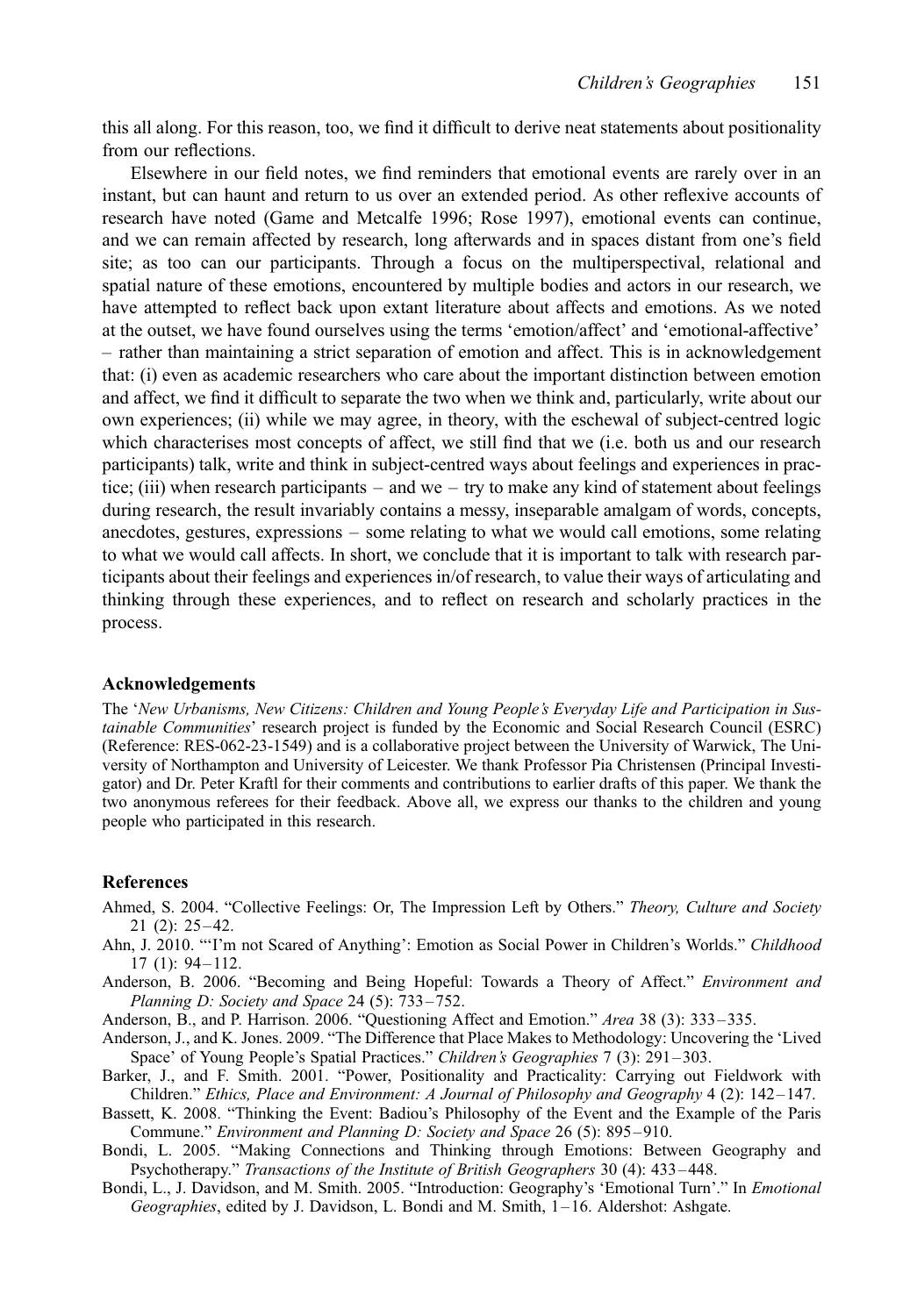- Briggs, D. 2009. "Facing Fear in the Field: Visual Ethnographic Methods in Drug-Using Locations." In Up Close and Personal: Relationships and Emotions Within and Through Research, edited by S. Weller and C. Caballero, 65– 79. Working Paper Number 25. London: London South Bank University.
- Brown, G. 2011. "Emotional Geographies of Young People's Aspirations for Adult Life." Children's Geographies 9 (1): 7-22.
- Christensen, P. 1998. "Difference and Similarity: How Children are Constituted in Illness and its Treatment." In Children and Social Competence: Arenas of Action, edited by I. Hutchby and J. Moran-Ellis, 187 – 201. London: Falmer Press.
- Christensen, P. 2000. "Childhood and the Cultural Constitution of Vulnerable Bodies." In The Body, Childhood and Society, edited by A. Prout, 38–59. London: Macmillan.
- Christensen, P. 2004. "Children's Participation in Ethnographic Research: Issues of Power and Representation." Children & Society 18 (2): 165-176.
- Christensen, P., and A. James. 2000. "Researching Children and Childhood: Cultures of Communication." In Research with Children: Perspectives and Practices, edited by P. Christensen and A. James, 1–9. London: Falmer Press.
- Christensen, P., and A. James. 2008. "Childhood Diversity and Commonality: Some Methodological Insights." In Research with Children: Perspectives and Practices, edited by P. Christensen and A. James, 156–172. London: Routledge.
- Christensen, P., M. R. Mikkelson, T. Alexander, S. Nielsen, and H. Harder. 2011. "Children, Mobility, and Space: Using GPS and Mobile Phone Technologies in Ethnographic Research." Journal of Mixed Methods Research 5 (3): 227 –246.
- Cloke, P., P. Cooke, J. Cursons, P. Milbourne, and R. Widdowfield. 2000. "Ethics, Reflexivity and Research Encounters with Homeless People." Ethics, Place and Environment 3 (2): 133 –154.
- Davies, J. 2010. "Introduction: Emotions in the Field." In *Emotions in the Field: the Psychology and* Anthropology of Fieldwork Experience, edited by J. Cook, 1-35. Stanford, CA: Stanford University Press.
- Dewsbury, J.-D. 2000. "Performativity and the Event: Enacting a Philosophy of Difference." Environment and Planning D: Society and Space 18 (4): 473 –496.
- Dickinson-Swift, V., E. L. James, S. Kippen, and P. Liamputtong. 2007. "Doing Sensitive Research: What Challenges do Qualitative Researchers Face?" Qualitative Research 7 (3): 327 –353.
- Elie, S. D. 2006. "Anthropology and Post-Colonial Thought: The Paradoxical Quest for Positionality." Studies in Social and Political Thought 12: 53-72.
- England, K. 1994. "Getting Personal: Reflexivity, Positionality and Feminist Research." Professional Geographer 46 (1): 80–89.
- Evans, B. 2010. "Anticipating Fatness: Childhood, Affect and the Pre-Emptive 'War on Obesity'." Transactions of the Institute of British Geographers 35 (1): 21–38.
- Fischer, A. 2000. Gender and Emotion: Social Psychological Perspectives. Cambridge: Cambridge University Press.
- Game, A., and A. Metcalfe. 1996. Passionate Sociology. London: Sage.
- Gilbert, K. R., eds. 2001. The Emotional Nature of Qualitative Research. London: CRC.
- Greco, M., and P. Stenner, eds. 2008. Emotions: A Social Science Reader. London: Routledge.
- Gregg, M., and G. Seigworth, eds. 2010. The Affect Theory Reader. Durham, NC: Duke University Press.
- Hardt, M. 2007. "Foreword: What Affects are Good for." In The Affective Turn: Theorizing the Social, edited by P. T. Clough and J. Halley, ix–1. Durham: Duke University Press.
- Harrison, P. 2007. "'How Shall I Say it?' Relating the Nonrelational." *Environment and Planning A* 39 (3):  $590 - 608$ .
- Henry, M. G. 2003. "'Where are you Really from?': Representation, Identity and Power in the Fieldwork Experiences of a South Asian Diasporic." Qualitative Research 3 (2): 229 –242.
- Hill, M. 2006. "Children's Voices on Ways of having a Voice: Children's and Young People's Perspectives on Methods Used in Research and Consultation." Childhood 13 (1): 69-89.
- Holland, J. 2009. "Chapter 2: Emotions and Research: Some General and Personal Thoughts." In Up Close and Personal: Relationships and Emotions Within and Through Research, edited by S. Weller and C. Caballero, 11–23. Working Paper Number 25. London: South Bank University.
- Holt, L. 2004. "The 'Voices' of Children: De-Centring Empowering Research Relations'." Children's Geographies 2 (1): 13 –27.
- Horton, J. 2001. "Do You Get Some Funny Looks When You Tell People What You Do? Ethics, Place and Environment 4 (2): 159 –166.